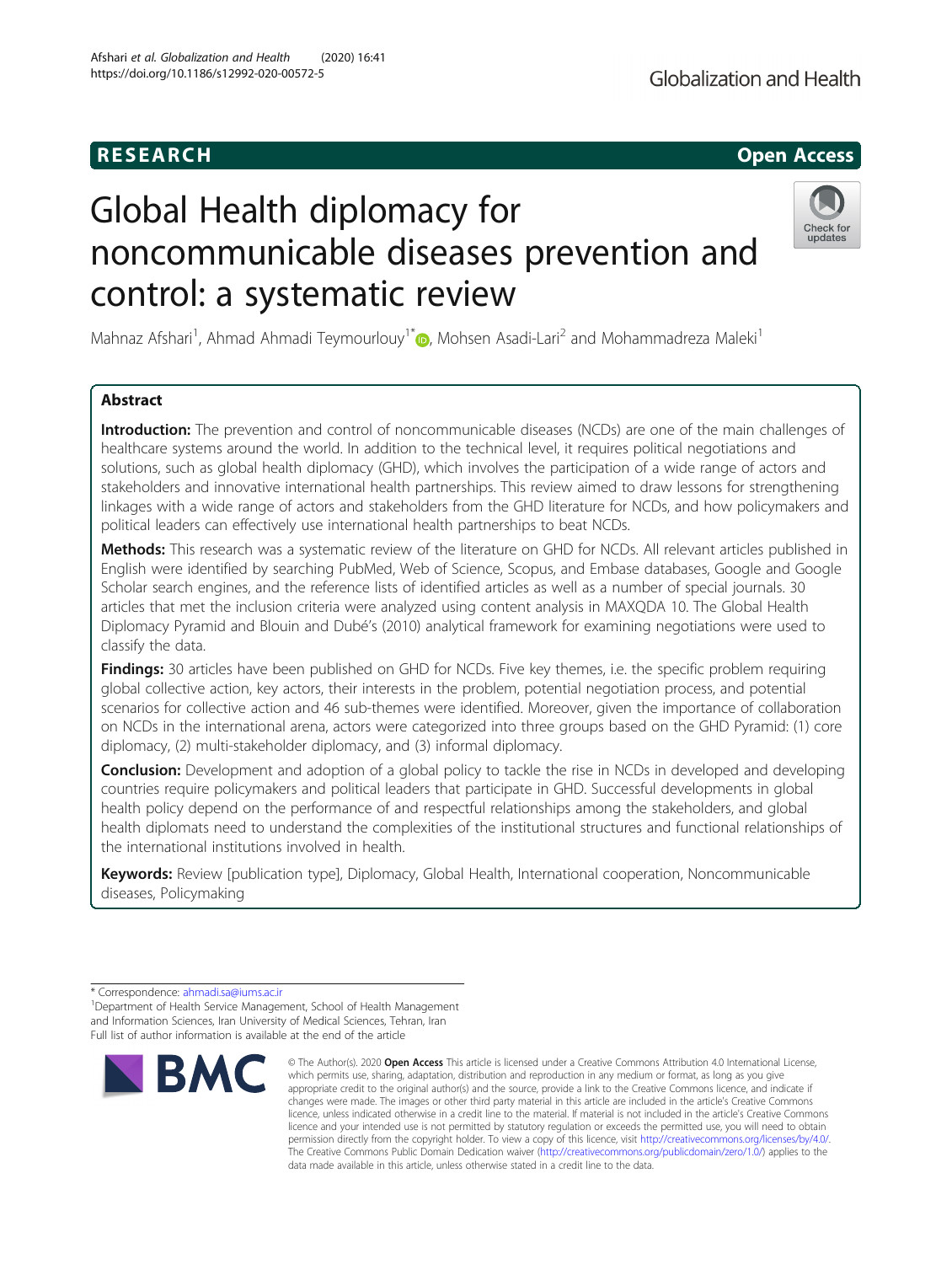### Introduction

Over the last two decades, global health issues have become more prominent in foreign policy. Events such as the HIV/AIDS pandemic, infectious diseases, the threat of bioterrorism, and issues related to trade and health have prompted policymakers to focus more on health issues  $[1-3]$  $[1-3]$  $[1-3]$ . As nations become more and more interconnected and as health-related issues increasingly become global issues, state actors in the domain of health are forced to seek cross-border collective action and collaboration with nonstate actors [[2](#page-14-0), [4\]](#page-14-0). United Nations (UN) General Assembly also emphasizes that governments must pay more attention to global health in their foreign policies and increase their negotiations and political interactions in this field [\[5](#page-14-0)–[7\]](#page-14-0).

Global health diplomacy (GHD) is the process of negotiated collective action for global health that can eventually lead to new forms of global health policy and governance  $[8]$  $[8]$ . This concept has received significant attention from key global health actors, including the World Health Organization (WHO), health and foreign affairs ministries of countries, and academia [\[9](#page-14-0)–[13\]](#page-14-0).

Although GHD has entered the mainstream of countries' foreign policy, it has different meanings, which could generally be divided into three categories based on the interaction of actors around global public health issues: (1) core diplomacy, i.e. formal negotiations among nations; (2) multi-stakeholder diplomacy, i.e. negotiations among nations and other actors that do not necessarily lead to agreements; and (3) informal diplomacy, i.e. interactions between international public health actors and their counterparts, including host country officials, nongovernmental organizations, private companies, and the public. Core and multi-stakeholder diplomacy in global health require the effective use of a delicate mix of technical expertise, legal knowledge, and diplomatic skills [\[14](#page-14-0)]. A successful global health strategy for addressing public health and foreign policy goals requires effective action at every level of the GHD pyramid, and GHD, as practiced by health attachés, entails the identification and engagement of key tools and actors as well as coordinated action by various counterparts and stakeholders [[15\]](#page-14-0).

Health diplomacy provides a political framework that aims to improve health in target populations and enhance governmental relations between collaborating countries. Governments offering health-related aid to a nation with which they wish to develop stronger diplomatic links have the advantage of developing a deeper relationship with its citizens [[16\]](#page-14-0). This can be accomplished through different mechanisms such as providing general funding, ensuring the supply of essential drugs, investing in hospitals or equipment, and training health professionals. Significant investments have been made in Sub-Saharan Africa, South America, and South-East Asia to eradicate specific diseases such as HIV/AIDS, malaria, and tuberculosis. However, there has been relatively little support for general health infrastructure, training, and education, or the burden of chronic diseases in developing countries [\[17](#page-14-0)].

Each year, 41 million people die from noncommunicable diseases (NCDs), which is equivalent to 71% of all deaths globally [[18\]](#page-14-0). Evidence suggests the increasing burden of NCDs in low and middle-income countries (LMIC) [[19,](#page-14-0) [20\]](#page-14-0). NCDs in LMIC account for 80% of deaths and two-thirds of disabilities from NCDs worldwide. More specifically, NCDs in LMIC mostly affects people in their thirties, which is their most productive working years and this is serious threat to health and economic growth [\[21](#page-14-0)].

There is widespread international support for the fight against NCDs. The UN High-Level Meeting on Prevention and Control of NCDs [[22\]](#page-14-0), the WHO Global Action Plan for the Prevention and Control of NCDs 2013– 2020 [[23,](#page-14-0) [24\]](#page-14-0), the WHO NCD Global Monitoring Framework [[25\]](#page-14-0), and recognition of NCDs as a major challenge to sustainable development [[26\]](#page-14-0) highlight this issue. Although such support for prevention and control of NCDs is encouraging, lack of international financing for these efforts necessitates the development of multistakeholder models to address the global burden of NCDs.

Prevention and control of NCDs is one of the key challenges of health systems that, in addition to a technical level, requires negotiations and political solutions such as global health diplomacy (GHD), which involves the participation of a wide range of actors and stakeholders [[27](#page-14-0)]. Policy interventions for health, prevention, and control of NCDs must begin with diplomatic negotiations between state officials [[28](#page-14-0)]. Health threats such as challenges to the safety of the global drug supply and the spread of chronic and NCDsthat impact national security increasingly highlight the need for diplomats who understand health issues and can negotiate effectively in the multinational foreign policy environment [[27](#page-14-0)–[29](#page-14-0)]. Insufficient focus on NCDs by different sectors at the national and international levels, including the lack of funding for NCD research, prevention, and control by governments and non-governmental organizations (NGOs) necessitate the development of coordinated strategies and diplomatic initiatives to address the multinational nature of this issue [[30](#page-14-0)]. GHD for NCDs is defined as the process of negotiations by which state and nonstate actors attempt to develop and implement collective actions to solve global health challenges [\[1](#page-14-0)–[4](#page-14-0)]. This paper argues that global health diplomacy and political interactions and partnerships between policy actors could contribute to a more effective global response and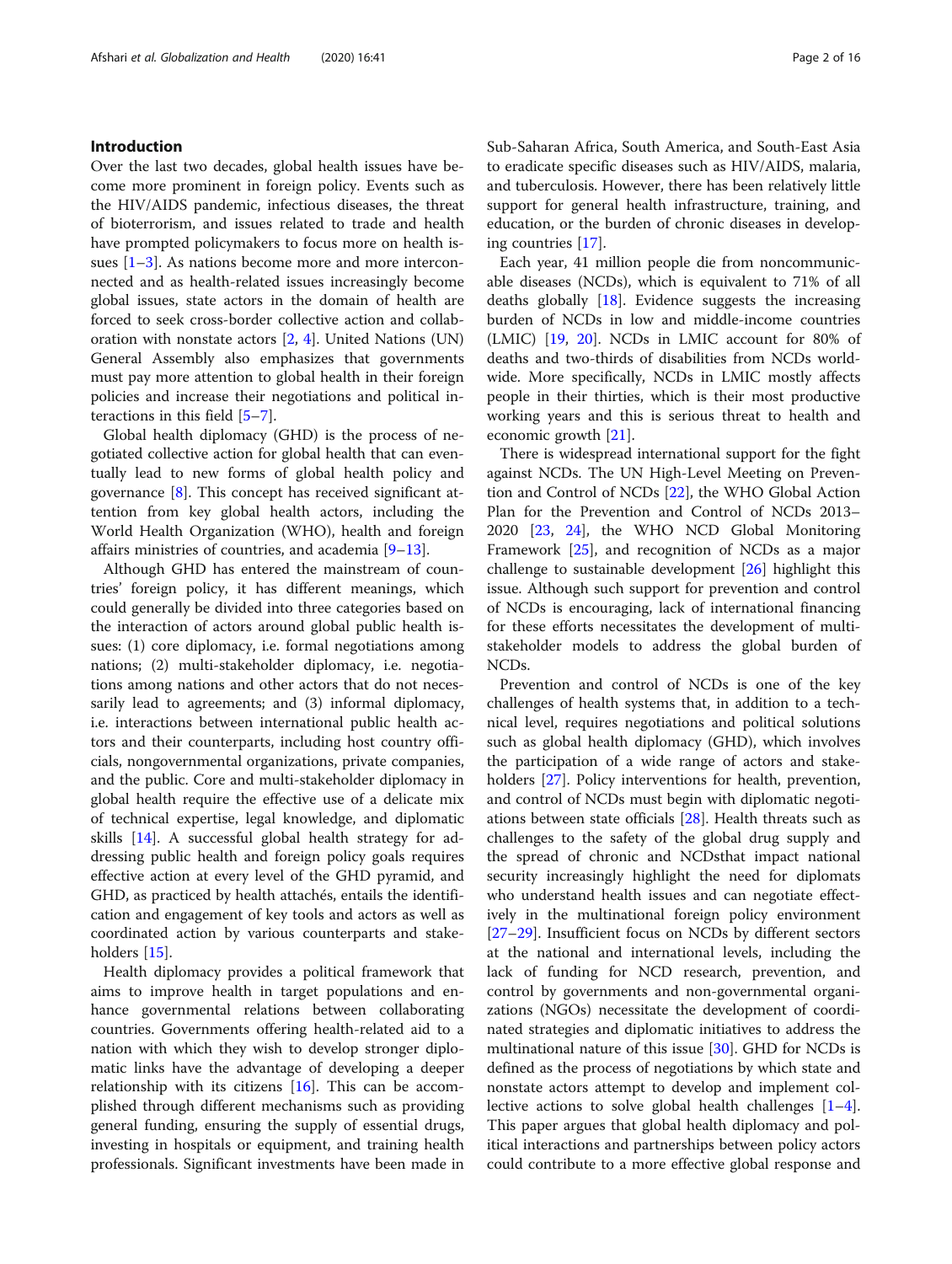action to NCDs and leading to global health improvements. The purpose of this review is to draw lessons from the GHD literature for NCDs and how it can be effectively used by policymakers and political leaders.

#### Methods

This research ia a systematic review of the existing evidence on GHD for NCDs, including cardiovascular diseases, cancers, chronic respiratory diseases, and diabetes as well as their risk factors, i.e. tobacco use, excess salt and fat intake, alcohol abuse, and physical inactivity, in the period 2007–2019. The second stage involved content analysis of the studies with a qualitative approach.

To find relevant articles for this review, PubMed, Web of Science, Scopus, and Embase databases and Google and Google Scholar search engines were used. Keywords included MeSH and common terms related to the topic: "Diplomacy" OR "Internationality" OR "foreign policy" OR "foreign affairs" OR "international relations" OR "international politics" OR "statesmanship" OR "statecraft" OR "Health Diplomacy" OR "Medical Diplomacy" OR "Negotiations" OR "Multilateral Engagement" OR "Bilateral Agreements" AND "Drinking Behavior" "Alcoholic Beverages" OR "Smoking" OR "Smokers" OR "Feeding Behavior" OR "Diet" [MeSH] OR "Obesity" OR "Food" OR "Fast Foods" OR "Sugars" OR "Sodium, Dietary" OR "Exercise" [MeSH] OR "LifeStyle" OR "Healthy Lifestyle" OR "Sedentary Behavior" OR "Alcohol Drinking" [MeSH] OR "Tobacco Use" OR "Tobacco Products" OR "Tobacco" OR "Noncommunicable Diseases". Moreover, the reference lists of identified articles were manually searched to find more relevant studies. The studies included in the qualitative synthesis include empirical studies, commentaries and review articles. Inclusion

criteria for this study included literatures published in English language and the year of publication included studies published from 2007 to 2019 because initial searches of the literature showed that most relevant studies were conducted after 2007. Articles published in any language other than English, articles that were not unavailable in full text, dissertations, and redundant studies were excluded.

Overall, 1895 articles were extracted. First, the title and abstract of the articles were screened based on the inclusion criteria and Studies which did not address the research question and the duplicates of the same records were then excluded in this stage and leaving 48 articles for full-text review. 18 articles were excluded due to unavailability in full-text form or redundancy, and 30 articles were selected for the final review. The screening process and search results are provided in the PRISMA flow diagram [[31\]](#page-14-0) (Fig. 1). Data were collected using a data extraction form that was designed based on the objectives of the study. This form included entries on the author, publication year, country, method of research, key actors, content, context, Tools and main finding.

The remaining articles were entered into the quality assessment stage. Quality was assessed independently by two studies using the 15-point instrument of Mitton et al. [[32](#page-14-0)]. Each item is given a score of 0 (not present or reported), 1 (present but low quality), 2 (present and midrange quality), or 3 (present and high quality). Criteria for quality assessment included: literature review and identification of research gaps; research questions, hypotheses, and design; population and sampling; data collection process and instruments; and analysis and reporting of results. Disagreements were resolved by discussion and, when essential, by consulting a third review



Afshari et al. Globalization and Health (2020) 16:41 Page 3 of 16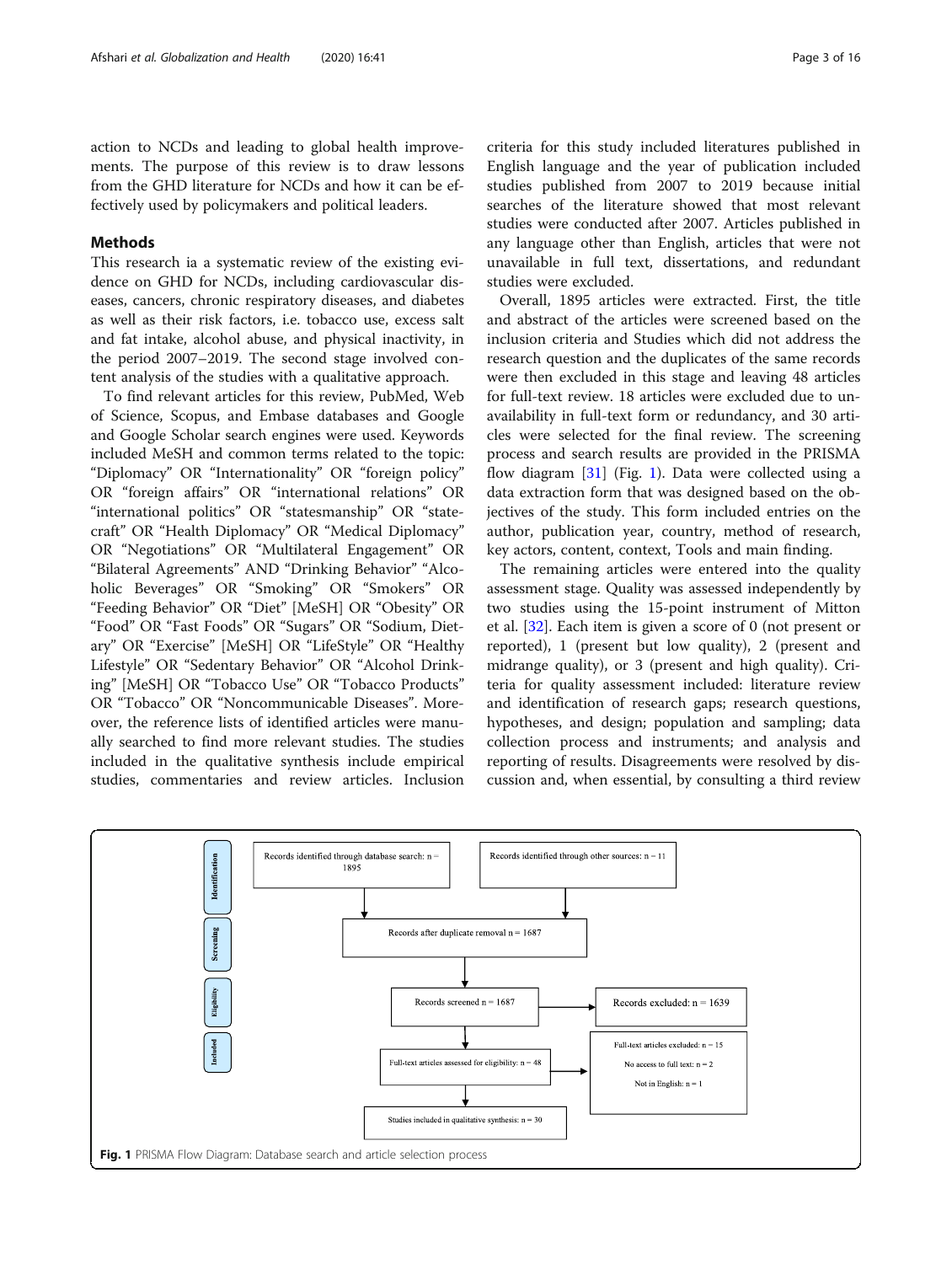author. Given that the review was qualitative, articles were not removed at this stage, but more weight was given to articles with a quality rating of 10 or above in the data analysis and interpretation of results.

Then, a content analysis of the articles was performed. The data were coded and managed using MAXQDA 10 for Windows (VERBI GmbH, Berlin, Germany), and related themes and sub-themes for each article were extracted to identify the relationships among these themes and identify patterns and meanings. The GHD Pyramid [[14,](#page-14-0) [15](#page-14-0)] and the Negotiations Review Analytical Framework [\[4](#page-14-0)] were used to classify the data.

#### Results

Between 2007 and 2019, 30 articles have been published on GHD for NCDs (Table [1](#page-4-0)). About 57% of the articles have been published since 2016, with the majority of studies (10 articles) published in 2018 (Fig. [2\)](#page-9-0). Trends suggest that the number of articles has increased around 2011 and 2018 in which the UN General Assembly held high-level meetings on the prevention and control of NCDs.

In Table [2](#page-10-0), five themes are identified using the Blouin and Dubé's (2010) analytical framework for examining negotiations: (1) the specific problem requiring global collective action, (2) key actors, (3) their interests in the problem, (4) potential negotiation process, and (5) potential scenarios for collective action. Besides, 46 subthemes related to GHD on NCDs are identified (Table [2\)](#page-10-0).

Given the importance of mapping actors, their interests, and structural characteristics related to them, interactions in the international arena on NCDs are divided into three categories using the GHD Pyramid: (1) core diplomacy, (2) multi-stakeholder diplomacy, and (3) informal diplomacy. Actors, tools, contents, and contexts were extracted at each of these three levels (Table [3](#page-11-0)).

The key actors are identified at different levels of diplomacy: Core diplomacy: UN and associated agencies and groups, including the WHO and the Independent High-level Commission on NCDs, heads of government, international professional associations, International Diabetes Federation, Union for International Cancer Control, and World Heart Federation; Multi-stakeholder diplomacy: Asia-Pacific Economic Cooperation (APEC), national governments and ministries (e.g. health, foreign policy, education, finance, labor, etc.), commercial actors (e.g. pharmaceutical companies, a variety of businesses involved in the production, processing, distribution, marketing, and sales of food and beverages), civil society organizations and coalitions (e.g. Nutrition Foundation, National Center for Chronic Disease Prevention, National Cancer Institute), healthcare regulatory agencies, Parliamentary Committee for Prevention and Control of NCDs, and National Inter-ministerial Tobacco Control Committee; Informal diplomacy: NCD Alliance (NCDA), Framework Convention on Tobacco Control (FCTC), and Union for International Cancer Control, research centers, the academia, the medical community, the private sector, patients and their families, international donors, and health advocacy groups, NGOs, and humanitarian organizations.

Critical information are discussed in the content of some declaration and agreement for raising global challenges to GHD and negotiation (Table [3](#page-11-0)). For example The Paris Declaration on Aid Effectiveness has a leading role in raising awareness of climate change on the international stage and advocating for strong climate action for new global challenges such as rising food and climate change and Port of Spain Summit Declaration helped to rise NCDs agenda in global setting.

#### **Discussion**

The purpose of this Systematic review was to draw lessons for strengthenning linkages with a wide range of actors and stakeholders from the GHD literature regarding the prevention and control of NCDs. GHD is focused on international negotiation that includes a wide range of processes, from finalizing agreements between multilateral or bilateral aid donors and recipient countries to the processes of making binding and nonbinding international agreements in health or related to health. Between 2007 and 2019, 30 articles have been published on GHD for NCDs.

Five themes, i.e. (1) the specific problem requiring global collective action, (2) key actors, (3) their interests in the problem, (4) potential negotiation process, and (5) potential scenarios for collective action and 41 subthemes on GHD in prevention and control of NCDs were identified. Moreover, given the importance of collaboration on NCDs in the international arena, actors were categorized into three groups based on the GHD Pyramid: (1) core diplomacy, (2) multi-stakeholder diplomacy, and (3) informal diplomacy.

Seven specific problems that require global collective action were identified: the globalization of marketing and advertising strategies, sanctions, multinational companies undermining the regulatory authority of national governments, the need for stronger engagement with developing countries for GHD on obesity and tobacco control, current migration and travel patterns, trafficking, and trade liberalization. International commitments have changed the dynamics of countries' domestic policies. For example, multinational tobacco companies undermine the regulatory authority of national governments through public relations and lobbying strategies [\[61](#page-15-0)]. Due to the asymmetry of resources between large global tobacco firms and the governments of small countries,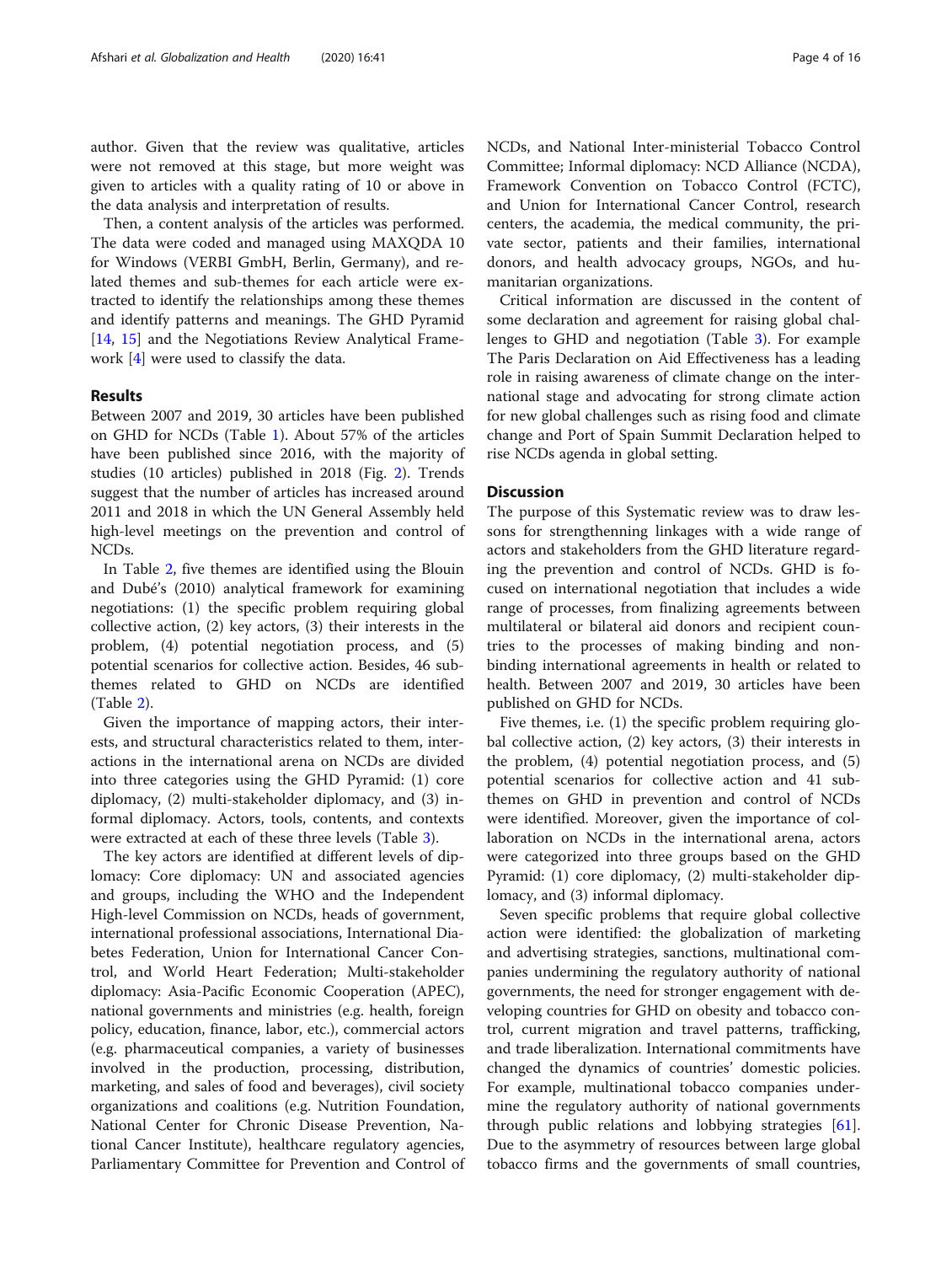<span id="page-4-0"></span>

| Author                               | Country/<br>Region | Year | Journal                                     | Level of<br>Diplomacy | Domain                                                                                         | article type                      | Method                                                                                                                                                                                                                                  | key findings                                                                                                                                                                                                                                                                                                                                                                                                                                                                                                                                                                                                |
|--------------------------------------|--------------------|------|---------------------------------------------|-----------------------|------------------------------------------------------------------------------------------------|-----------------------------------|-----------------------------------------------------------------------------------------------------------------------------------------------------------------------------------------------------------------------------------------|-------------------------------------------------------------------------------------------------------------------------------------------------------------------------------------------------------------------------------------------------------------------------------------------------------------------------------------------------------------------------------------------------------------------------------------------------------------------------------------------------------------------------------------------------------------------------------------------------------------|
| Hospedales et al. CARICOM*<br>$[33]$ |                    | 2011 | Pan American<br>Journal of<br>Public Health | Regional              | Advocacy, Political<br>Factors                                                                 | Commentary<br>and<br>perspectives | Qualitative- opinion<br>piece on the process<br>of and lessons<br>learned in achieving<br>the political<br>commitment of<br>heads of<br>government<br>manifested by a one-<br>day summit on the<br>prevention and con-<br>trol of NCDs* | Implementation of<br>the NCD Summit<br>Declaration mandates<br>was most effective in<br>larger countries with<br>greater capacity, but<br>countries of all sizes<br>performed well,<br>when they had<br>regional or global<br>support. Progress was<br>limited in regional<br>approaches to food<br>security, labeling, and<br>elimination of trans<br>fats. Inadequate<br>funding stymied<br>several resource-<br>dependent interven-<br>tions. Monitoring<br>mechanisms were<br>established, but more<br>concrete goals are<br>needed, especially for<br>actions of non-health<br>government<br>agencies. |
| Lencucha et al.<br>$[34]$            | Canada             |      | 2010 Health Policy<br>and Planning          | Global                | NGOs, GHD, FCTC,<br>International<br>Negotiations,<br>Global Health<br>Governance              | Original<br>study                 | Grounded theory-<br>qualitative data from<br>public documents<br>and in-depth inter-<br>views with partici-<br>pants from the<br>government and<br>NGOs*                                                                                | Five key activities or<br>roles of the Canadian<br>NGOs during the<br>negotiation of the<br>FCTC*: monitoring,<br>lobbying, brokering<br>knowledge, offering<br>technical expertise<br>and fostering<br>inclusion.                                                                                                                                                                                                                                                                                                                                                                                          |
| Blouin [30]                          |                    |      | 2012 Administrative<br>Sciences             | Global                | Global Health,<br>Diplomacy, NCDs,<br>Chronic Diseases,<br>Policy, Global<br>Collective Action | Review                            | Review-social<br>sciences literature on<br>policymaking at the<br>domestic and<br>international level                                                                                                                                   | Adopting a global<br>strategy with partners<br>to increase media<br>coverage.<br>key role of civil<br>society organizations<br>in a strong collective<br>response                                                                                                                                                                                                                                                                                                                                                                                                                                           |
| Lee [35]                             | Brazil             |      | 2010 PLoS Medicine National/                | Global                | NGOs, GHD*, FCTC, Original<br>International<br>Negotiations                                    | study                             | key informant<br>interviews with<br><b>Brazilian</b><br>policymakers,<br>diplomats, and<br>public health<br>advocates on the<br>country's role in<br>FCTC negotiations,<br>literature review of<br>priary and secondary<br>sources      | providing leadership<br>throughout the<br>negotiation process                                                                                                                                                                                                                                                                                                                                                                                                                                                                                                                                               |
| Blouin & Dubé<br>$[36]$              |                    |      | 2010 Journal of<br>Public Health<br>Policy  | Global                | Obesity<br>Prevention, NGOs,<br>GHD, FCTC,<br>International<br>Negotiations                    | Review                            | Review of<br>documents and<br>studies- a simple<br>analytical framework<br>is used: (1) the<br>specific problem<br>requiring global<br>collective action, (2)                                                                           | require a much<br>stronger<br>engagement with<br>developing countries                                                                                                                                                                                                                                                                                                                                                                                                                                                                                                                                       |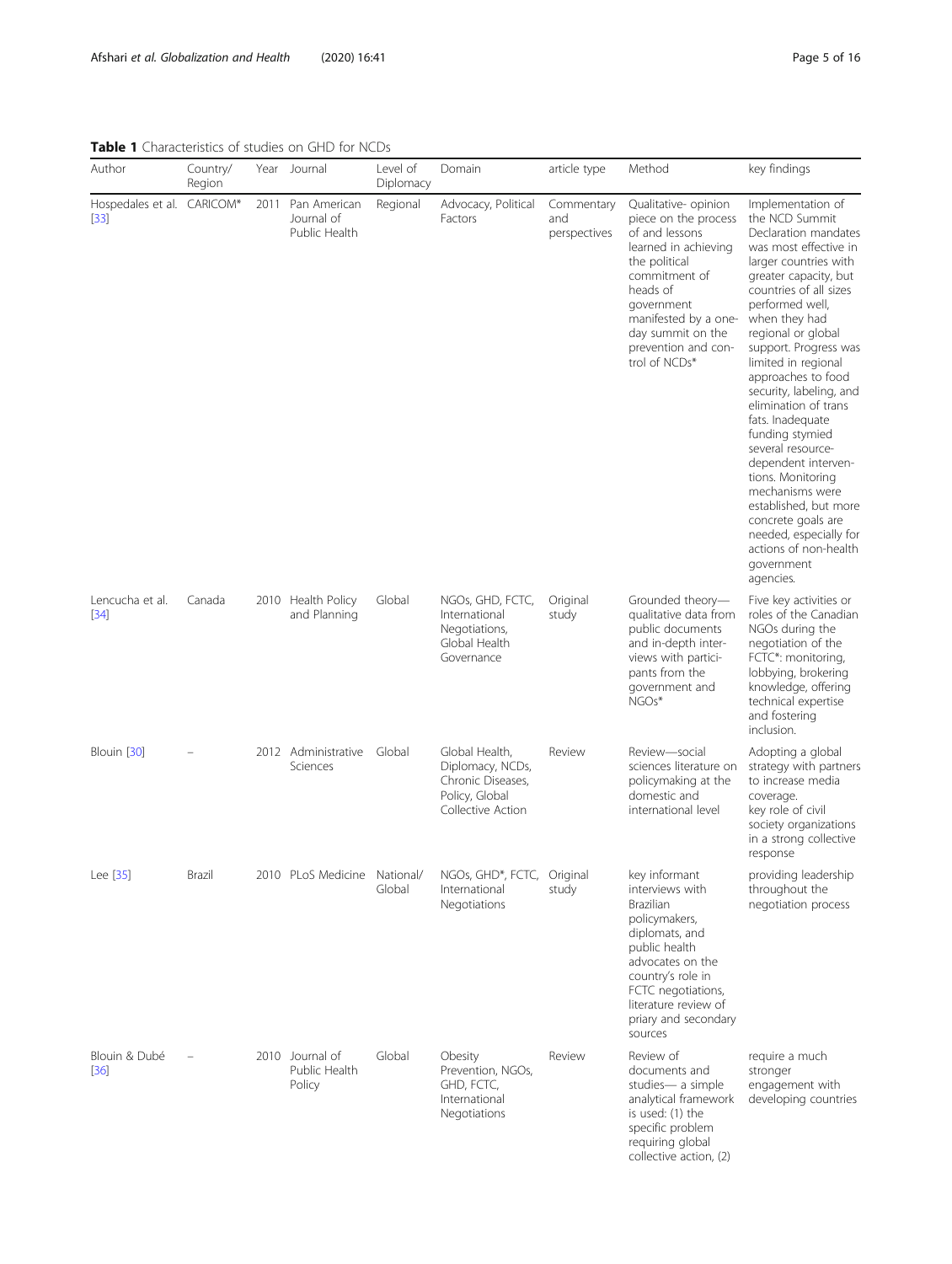| Author                                | <b>Collecteristics</b> of studies<br>Country/ |      | 011 011 101 1 102 103 100 1111 100 1<br>Year Journal | Level of            | Domain                                                                                       | article type                      | Method                                                                                                                                                 | key findings                                                                                                                                                                                                                                                                                                                                                                                                                                                                                                                             |
|---------------------------------------|-----------------------------------------------|------|------------------------------------------------------|---------------------|----------------------------------------------------------------------------------------------|-----------------------------------|--------------------------------------------------------------------------------------------------------------------------------------------------------|------------------------------------------------------------------------------------------------------------------------------------------------------------------------------------------------------------------------------------------------------------------------------------------------------------------------------------------------------------------------------------------------------------------------------------------------------------------------------------------------------------------------------------------|
|                                       | Region                                        |      |                                                      | Diplomacy           |                                                                                              |                                   |                                                                                                                                                        |                                                                                                                                                                                                                                                                                                                                                                                                                                                                                                                                          |
|                                       |                                               |      |                                                      |                     |                                                                                              |                                   | key actors, (3) their<br>interests in the<br>problem, (4)<br>potential negotiation<br>process, and (5)<br>potential scenarios<br>for collective action |                                                                                                                                                                                                                                                                                                                                                                                                                                                                                                                                          |
| Mamudu &<br>Glantz [37]               |                                               | 2009 | Global Public<br>Health                              | Global              | Civil Society, GHD,<br>FCTC, International<br>Negotiations                                   | Original<br>study                 | Interview and<br>triangulation of<br>archival documents<br>and                                                                                         | Using proper<br>strategies including<br>publication of a<br>newsletter, shaming,<br>symbolism and<br>media advocacy by<br>the FCA to influence<br>policy positions of<br>countries during the<br>FCTC negotiation.                                                                                                                                                                                                                                                                                                                       |
| Teixeira et al.<br>[38]               | Brazil                                        | 2017 | Cadernos de<br>Saúde Pública                         | National/<br>Global | Civil Society, GHD,<br>FCTC, International<br>Negotiations                                   | Original<br>study                 | Kingdon's<br>perspective                                                                                                                               | The link between<br>tobacco-related<br>healthcare measures<br>by technically skilled<br>officials, the involve-<br>ment of the high<br>echelon of the Minis-<br>try of Foreign Affairs<br>(policy flow), the ini-<br>tiative for the estab-<br>lishment of the<br>WHO*-FCTC (problem<br>flow), and the exist-<br>ence of a favorable<br>environment in ex-<br>ecutive and legisla-<br>tive (political flow),<br>opened a opportun-<br>ity window for WHO-<br>FCTC approval and<br>its inclusion in the<br>government decision<br>agenda. |
| Sener [39]                            |                                               |      | 2014 American<br>Journal of<br>Surgery               | Global              | Medical<br>Diplomacy,<br>Tobacco Control,<br>Breast Health                                   | Commentary<br>and<br>perspectives | Qualitative                                                                                                                                            | Unprecedented<br>presence and<br>participation of NGOs<br>in the drafting stages<br>was helpful for<br>starting negotiations<br>for the treaty                                                                                                                                                                                                                                                                                                                                                                                           |
| Smith & Irwin<br>$[40]$               | India                                         |      | 2016 Globalization<br>and Health                     | National/<br>Global | Food and Non-<br>alcoholic Bever-<br>ages to Children,<br>GHD, International<br>Negotiations | Commentary<br>and<br>perspectives | Ethnographic study,<br>in-depth interviews                                                                                                             | a successful GHD in<br>international level is<br>part of a process, not<br>the end, and an<br>important part of<br>conducting and<br>evaluating GHD is a<br>consideration of<br>challenges and<br>barriers concerning<br>national action.                                                                                                                                                                                                                                                                                                |
| Pearlman et al.<br>$\lceil 21 \rceil$ |                                               |      | 2016 Science &<br>Diplomacy                          | Global              | GHD, Cancer,<br>Multi-stakeholder<br>collaborations,<br><b>NCDs</b>                          | case study                        | Document review<br>and evidence-based<br>survey                                                                                                        | overcome many<br>barriers with Effective<br>partnership and<br>careful coordination                                                                                                                                                                                                                                                                                                                                                                                                                                                      |
| Wipfli & Samet<br>$[41]$              |                                               |      | 2012 Tobacco<br>Control                              | Global              | GHD, FCTC,<br>International                                                                  | Commentary<br>and                 | Extending the<br>lessons learned from                                                                                                                  | The collective<br>response to NCDs                                                                                                                                                                                                                                                                                                                                                                                                                                                                                                       |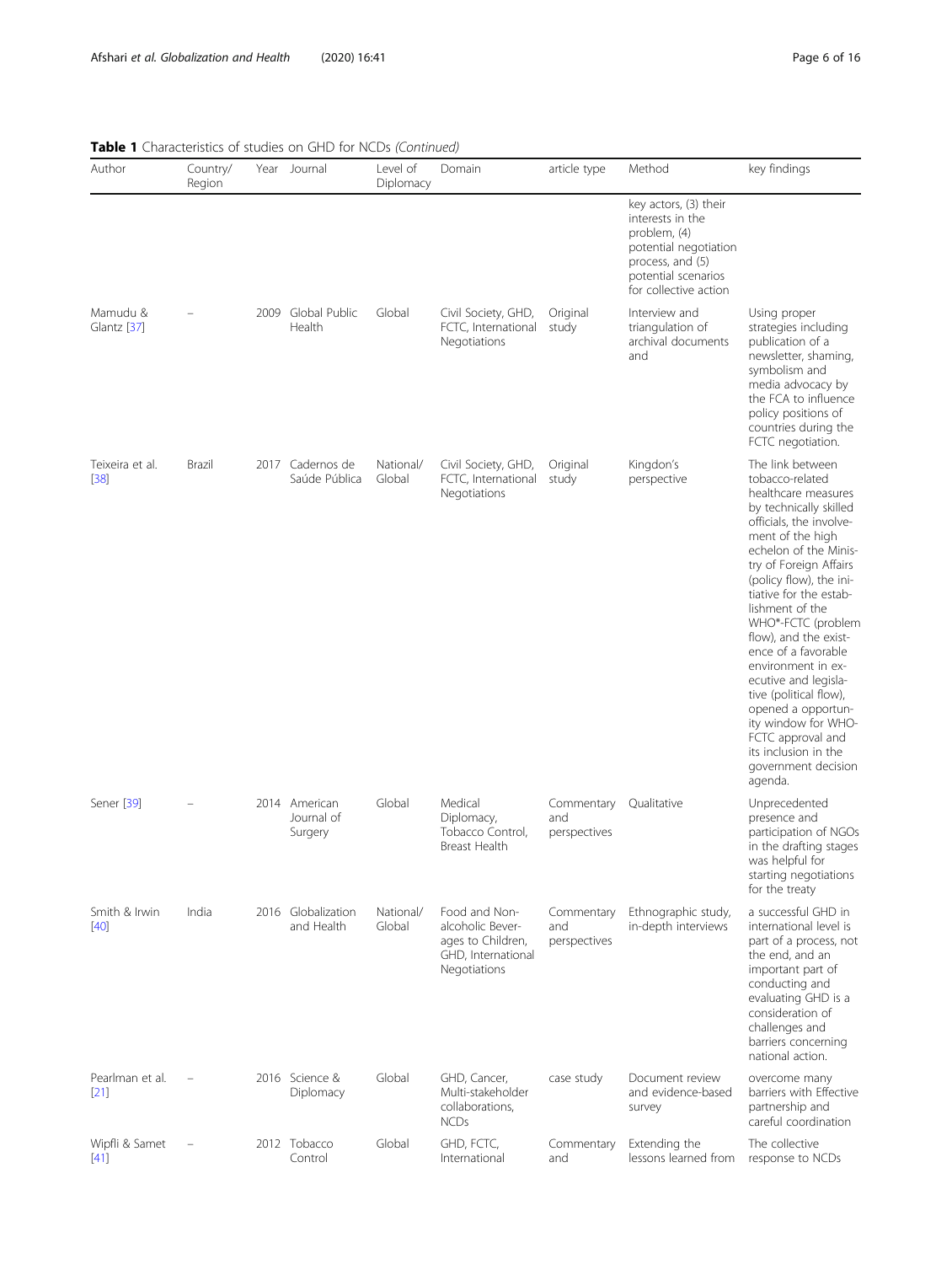| Author                  | Country/<br>Region                                                |      | Year Journal                                                           | Level of<br>Diplomacy | Domain                                                                                                                                                       | article type                      | Method                                                                                                                                         | key findings                                                                                                                                                                                                                                                                                                     |
|-------------------------|-------------------------------------------------------------------|------|------------------------------------------------------------------------|-----------------------|--------------------------------------------------------------------------------------------------------------------------------------------------------------|-----------------------------------|------------------------------------------------------------------------------------------------------------------------------------------------|------------------------------------------------------------------------------------------------------------------------------------------------------------------------------------------------------------------------------------------------------------------------------------------------------------------|
|                         |                                                                   |      |                                                                        |                       | Negotiations                                                                                                                                                 | perspectives                      | tobacco control to<br>NCD control                                                                                                              | should centralize on<br>generating<br>multisectoral<br>evidence about the<br>transnational factors<br>influencing the rise in<br>NCDs and their risk<br>factors.                                                                                                                                                 |
| Juma et al. [42]        | Kenya,<br>South<br>Africa,<br>Cameroon,<br>Nigeria,<br>and Malawi | 2018 | <b>BMC Public</b><br>Health                                            | National/<br>Regional | Multi-sectoral<br>Action                                                                                                                                     | multiple case<br>study            | Document reviews<br>and key informant<br>interviews,<br>McQueen's<br>framework for<br>intersectoral<br>governance                              | The need for<br>mechanisms<br>including approaches<br>to capacity building<br>and resource<br>production to be<br>able to take multi-<br>sectoral measures in<br>policy development,<br>implementation and<br>monitoring of NCD<br>results.                                                                      |
| Dain [43]               |                                                                   |      | 2018 International<br>Journal of<br>Health Policy<br>and<br>Management | Global                | Civil Society<br>Networks, Coalition<br>Building, Advocacy,<br>Governance.<br>Human Sustainable<br>Development                                               | Commentary<br>and<br>perspectives | Shiffman's 'Four<br>Challenges that<br>Global Health<br>Networks Face'                                                                         | NCDA's* advocacy<br>has contributed to<br>the call for global<br>political<br>commitment.                                                                                                                                                                                                                        |
| Russell et al. $[44]$ – |                                                                   |      | 2018 Global Public<br>Health                                           | Global                | GHD, E-cigarettes,<br>FCTC, International<br>Law                                                                                                             | Original<br>study                 | Ethnography method                                                                                                                             | One of the important<br>tasks of the FCA is to<br>prepare policy brief<br>on key issues.                                                                                                                                                                                                                         |
| Frech [45]              | Latin<br>America                                                  |      | 2018 Journal of<br>Global<br>Oncology                                  | Regional/<br>Global   | Cancer Research<br>and Control,<br>Partnerships and<br>Diplomacy                                                                                             | Commentary<br>and<br>perspectives | Qualitative                                                                                                                                    | The need for high-<br>level cooperation<br>(the President's com-<br>mitment), the sharing<br>of information to<br>support the efficient<br>use of limited re-<br>sources, the preven-<br>tion of repeated<br>attempts, and the<br>synergy of current in-<br>vestments in specific<br>countries are<br>essential. |
| Beaglehole [46]         |                                                                   |      | 2011 Lancet                                                            | Global                | UN* High-Level<br>Meeting on NCDs,<br>Global Crisis, Need<br>for Global Re-<br>sponse, Inter-<br>national Cooper-<br>ation, Monitoring<br>and Accountability | Commentary<br>and<br>perspectives | Report-providing<br>evidence for the<br>realities of the NCD<br>situation, summaries<br>key messages for<br>heads of state and<br>governments. | Long-term success<br>requires inspiring and<br>committed national<br>and international<br>leadership, improving<br>primary health care,<br>effective use of<br>existing resources,<br>new financing<br>methods.                                                                                                  |
| Nishtar et al. $[47] -$ |                                                                   |      | 2018 Lancet                                                            | Global                | WHO Independent<br>High-level Com-<br>mission on NCDs,<br>National Response<br>to NCDs, Inter-<br>national<br>Cooperation                                    | Commentary<br>and<br>perspectives | This report<br>represented rich and<br>diverse views and<br>perspectives.                                                                      | Ensureing<br>implementation<br>through legislation,<br>regulation and<br>standards or<br>investment.<br>Health in all policies,<br>approaches of the<br>whole government,<br>the whole society                                                                                                                   |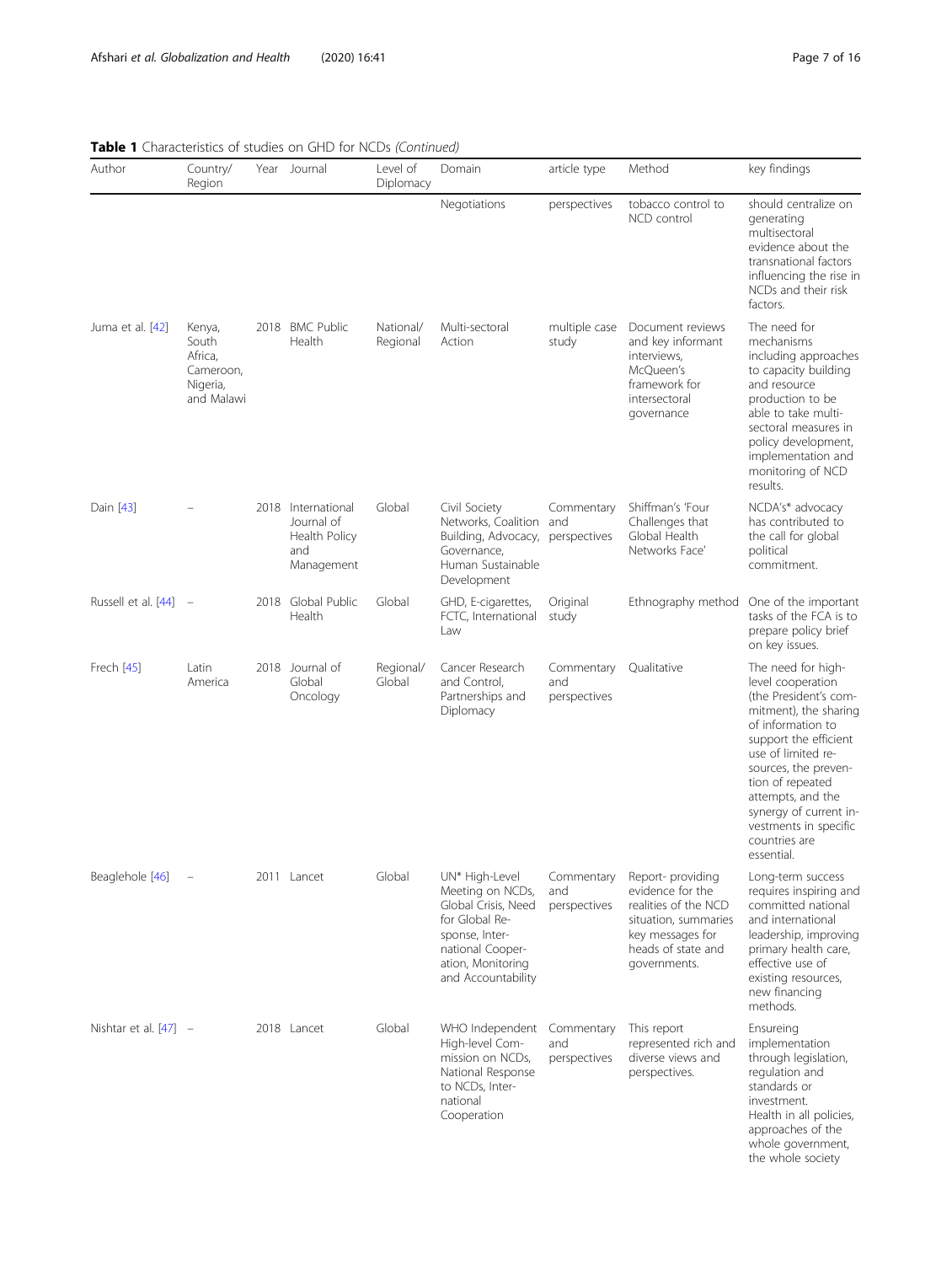| Author                        | Country/<br>Region                          | Year | Journal                                              | Level of<br>Diplomacy | Domain                                                                                                         | article type                              | Method                                                                                                                          | key findings                                                                                                                                                                                                                         |
|-------------------------------|---------------------------------------------|------|------------------------------------------------------|-----------------------|----------------------------------------------------------------------------------------------------------------|-------------------------------------------|---------------------------------------------------------------------------------------------------------------------------------|--------------------------------------------------------------------------------------------------------------------------------------------------------------------------------------------------------------------------------------|
|                               |                                             |      |                                                      |                       |                                                                                                                |                                           |                                                                                                                                 | and intersectoral<br>approaches must be<br>taken in the field of<br>NCDs actions. Need<br>technical support,<br>training, practical<br>research and capacity<br>building initiatives.                                                |
| Samuels &<br>Hospedales [48]  | CARICOM                                     | 2011 | West Indian<br>Medical<br>Journal                    | Regional/<br>Global   | Heads of<br>government, UN<br>High-Level Meet-<br>ing on NCDs                                                  | Commentary<br>and<br>perspectives         | Report                                                                                                                          | commit to<br>strengthening<br>systems and incrising<br>resources, endorse<br>and implement the<br>commitments made<br>and identify and<br>support leadership<br>for sustained action<br>and accountability for<br>these initiatives. |
| Hatefi et al. [49]            |                                             |      | 2018 Bulletin of the<br>World Health<br>Organization | Global                | Global<br>Susceptibility to<br>NCDs,<br>Accountability                                                         | Commentary<br>and<br>perspectives         | Perspectives on<br>rational response to<br>global health risks                                                                  | The main response<br>to NCDs must<br>happen downstream<br>at the country level.                                                                                                                                                      |
| Wickramasinghe<br>et al. [50] | Lebanon,<br>Morocco,<br>Sudan, and<br>Yemen |      | 2018 Global Health<br>Action                         | National/<br>Regional | Multisectoral<br>Action, National-<br>level stakeholders                                                       | original study                            | Structured interviews<br>with key<br>stakeholders                                                                               | Achievement to<br>national multisectoral<br>action plans<br>development<br>through collaboration<br>and good technical<br>support.                                                                                                   |
| Mendis [51]                   |                                             |      | 2010 British Medical<br><b>Bulletin</b>              | Global                | Policies to Support<br>Regulatory,<br>Legislative,<br>Intersectoral<br>Action                                  | Commentary<br>and<br>perspectives         | Qualitative review                                                                                                              | Needed to develop<br>innovative<br>approaches for<br>revenue generation<br>for prevention and<br>control of NCDs.<br>Adapted agenda<br>concering the<br>context of contries.                                                         |
| Maher & Sridhar<br>[52]       |                                             |      | 2012 Journal of<br>Global Health                     | Global                | Global Fight<br>Against NCDs,<br>global health<br>policy<br>communities,<br>political leaders                  | discipline<br>configurative<br>case study | Qualitative<br>-Shiffman's 2009<br>political priority<br>framework                                                              | Engaging the diverse<br>actors for the global<br>proliferation of NCDs.                                                                                                                                                              |
| Gneiting &<br>Schmitz [53]    |                                             |      | 2016 Health Policy<br>and Planning                   | Global                | Advocacy, Political<br>Factors, Network<br>Formation and<br>Evolution in<br>International<br>Health Governance | Original<br>study                         | In-depth qualitative<br>analysis, in-depth<br>examination of social<br>and political pro-<br>cesses with a paired<br>comparison | global health<br>networks (individuals<br>to a global coalition<br>of membership) are<br>engaging in<br>advocacy on a given<br>health problem.                                                                                       |
| Magnusson [54]                |                                             |      | 2007 Globalization<br>and Health                     | Global                | Global Health<br>Governance                                                                                    | Commentary<br>and<br>perspectives         | Report                                                                                                                          | Needed to broader<br>framework of<br>reference for lifestyle-<br>related NCDs                                                                                                                                                        |
| Battams &<br>Townsend [55]    |                                             |      | 2018 Critical Public<br>Health                       | Global/<br>nation     | trade policy, policy<br>coherence, social<br>determinants of<br>health, advocacy                               | original study                            | Interviews with key<br>actors working<br>across trade and<br>health sectors                                                     | Support for advocacy<br>coalitions operating<br>basedn upon trade<br>and geopolitical<br>interests.<br>Lobbying trade<br>policy actors                                                                                               |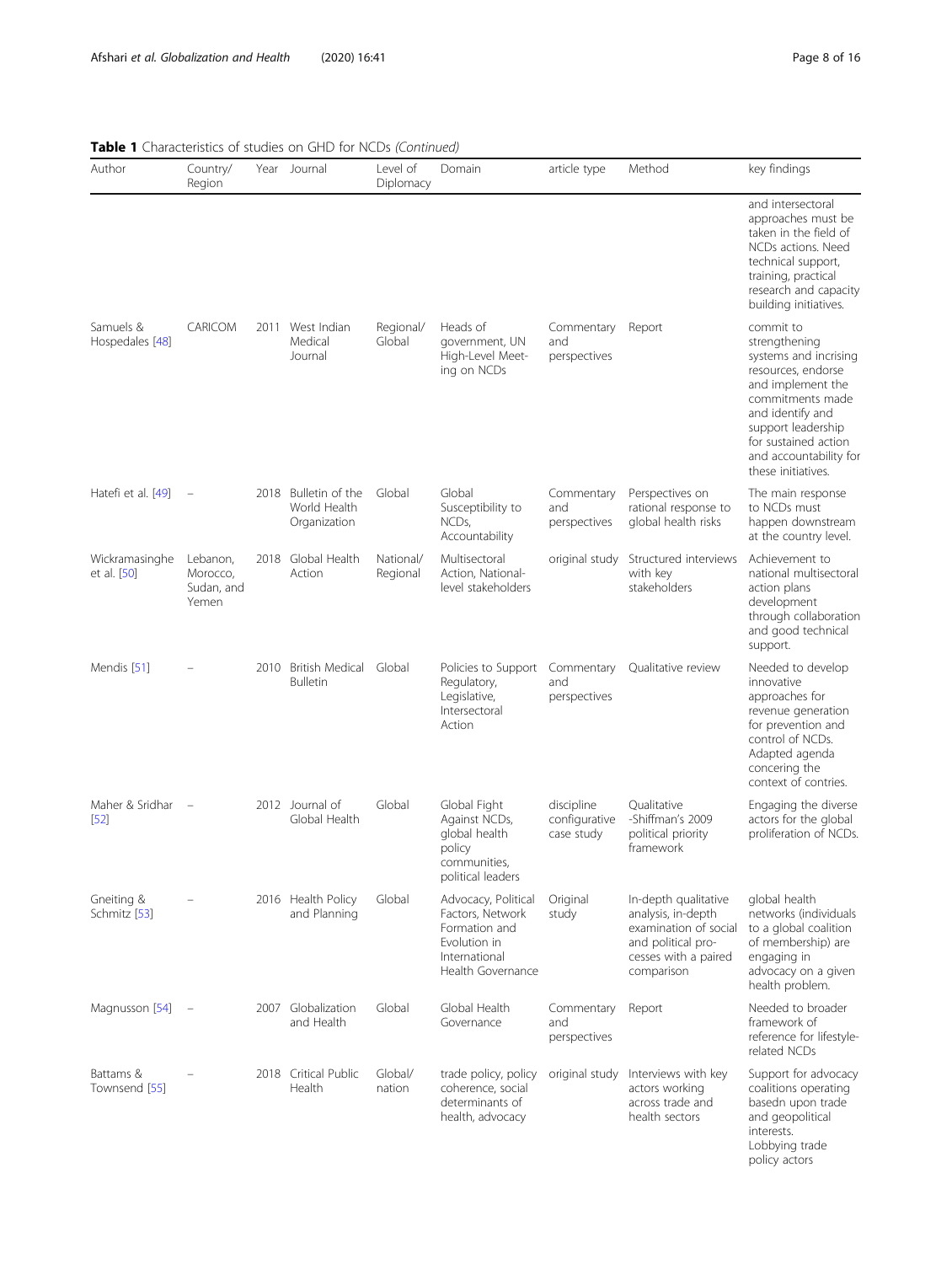| Author                     | Country/<br>Region | Year Journal                                     | Level of<br>Diplomacy | Domain                                                                                       | article type                      | Method                                                                                                                                                                                          | key findings                                                                                                                                                                                                                                        |
|----------------------------|--------------------|--------------------------------------------------|-----------------------|----------------------------------------------------------------------------------------------|-----------------------------------|-------------------------------------------------------------------------------------------------------------------------------------------------------------------------------------------------|-----------------------------------------------------------------------------------------------------------------------------------------------------------------------------------------------------------------------------------------------------|
|                            |                    |                                                  |                       |                                                                                              |                                   |                                                                                                                                                                                                 | proactively and<br>benefit from linking<br>with global advocacy<br>networks as a way to<br>counter the power<br>and resources of<br>industries with NCD<br>risk areas.                                                                              |
| Kirton et al. [56]         | CARICOM            | 2018 Pan American<br>Journal of<br>Public Health | Regional/<br>global   | Port of Spain<br>Summit<br>Declaration, global<br>and regional<br>action                     | Original<br>study                 | Using data from<br>published literature,<br>primary documents,<br>and semistructured<br>interviews (a method<br>developed by the<br>University of<br>Toronto's Global<br>Governance<br>Program) | requirement to<br>embed NCDs in a<br>whole-of-global-gov-<br>ernance approach,<br>monitor implementa-<br>tion annually, de-<br>velop transregional<br>partnerships, engage<br>civil society and sup-<br>port regular regional<br>and global summits |
| Greaves et al.<br>[57]     | CARICOM            | 2018 Pan American<br>Journal of<br>Public Health | Regional              | Port of Spain<br>Summit<br>Declaration, Health<br>communication                              | Commentary<br>and<br>perspectives | Report and review                                                                                                                                                                               | the NCDs advocate<br>should be considered<br>as knowledge broker<br>performing tasks<br>related to effective<br>knowledge transfer,<br>networking and<br>capacity building                                                                          |
| Chattu et al. [58] CARICOM |                    | 2019 Health<br>Promotion<br>Perspectives         | Global                | Port of Spain<br>Summit<br>Declaration,<br>outcome of GHD                                    | review                            | systematic review                                                                                                                                                                               | Impact of the NCDs<br>regional summit<br>declaration on global<br>attention to the<br>Prevention and<br>Control of NCDs.                                                                                                                            |
| McBride et al.<br>[59]     |                    | 2019 BMC Public<br>Health                        | Global                | GHD, Soft power,<br>Global health<br>agenda-setting,<br>SDGs*, BRICS, G7,<br>G <sub>20</sub> | Original<br>study                 | Content analysis to<br>review the health<br>ministerial<br>communiqués issued<br>by the political clubs<br>after the SDGs were<br>adopted at the UN<br>General Assembly of<br>September 2015    | The global health<br>leadership of the<br>BRICS, G7 and G20<br>represents an<br>exercise of soft<br>power and GHD on<br>NCDs and their risk<br>factors.                                                                                             |
| Collins et al. $[60]$ –    |                    | 2019 The bmj                                     | Global                | development<br>cooperation,<br>global action,                                                | Commentary<br>and<br>perspectives | Report and review                                                                                                                                                                               | Development South-<br>South and triangular<br>cooperation beyond<br>North-South develop-<br>ment assistance.                                                                                                                                        |

\* noncommunicable diseases (NCDs), global health diplomacy (GHD), United Nations (UN), World Health Organization (WHO), non-governmental organizations (NGOs), The Caribbean Community (CARICOM), Framework Convention on Tobacco Control (FCTC), noncommunicable diseases alliance (NCDA), Sustainable development goals (SDGs)

this problem is specifically acute in developing countries [[36\]](#page-14-0). The adoption and implementation of tobacco control measures have strengthened the position of public health advocates against pressure from multinational tobacco companies [[36\]](#page-14-0).

One of the lessons learned from tobacco control is the need to focus on the upstream factors in the NCD pandemics such as multinational companies and globalized advertising and promotion of unhealthy products. Tobacco control activity at the global level is affected by the actions of the tobacco industry, increasing globalization of aggressive marketing, and changing social norms regarding smoking. As a result, it is difficult for any country to control tobacco use within its borders and a collective response is necessary. Policies focused on increasing price, decreasing access, restricting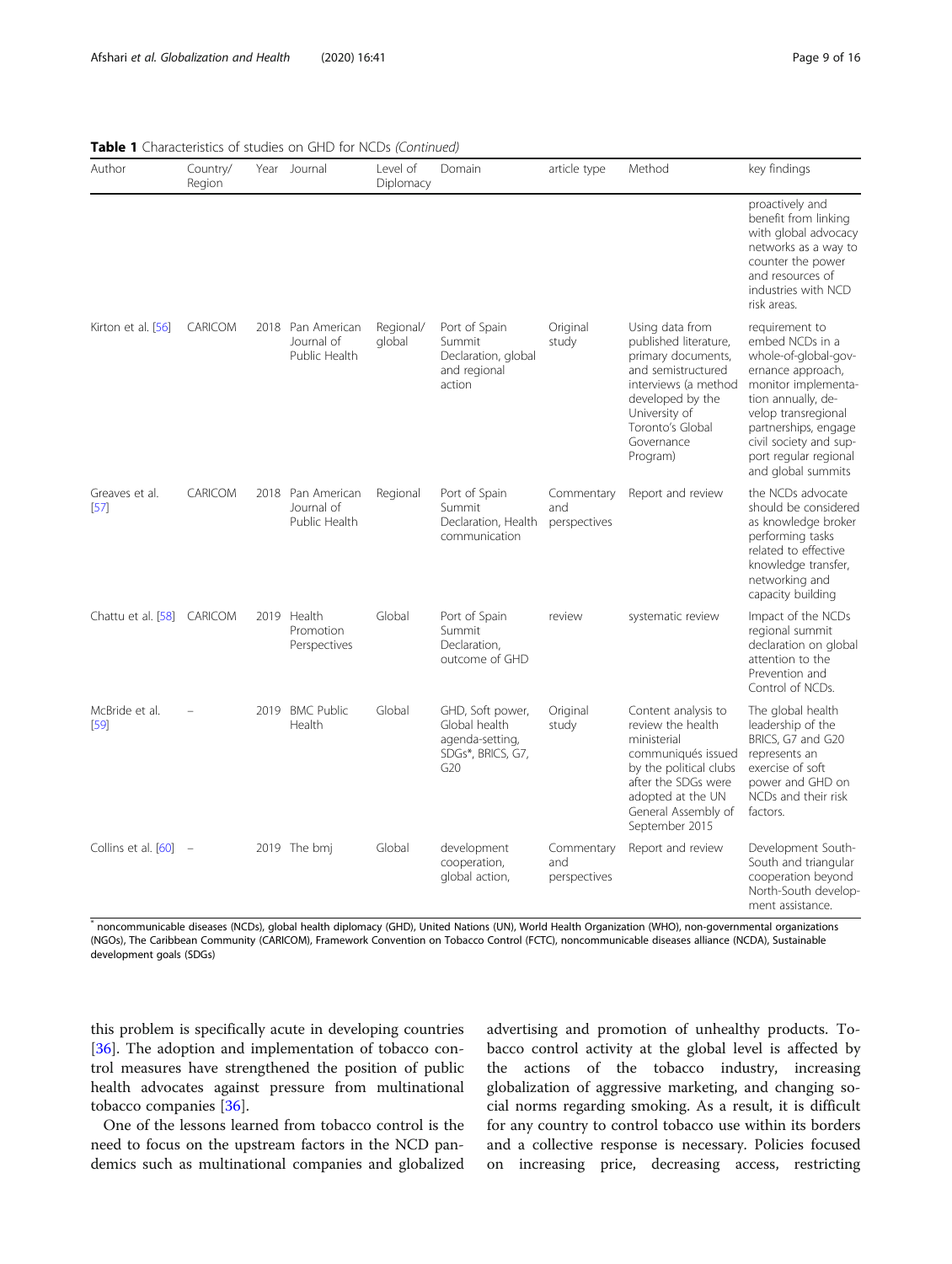<span id="page-9-0"></span>

advertising and improving labeling could be applied to products that promote NCDs, especially alcohol and processed foods that are high in sugar and fat [\[41\]](#page-15-0).

The complexity and costs associated with effective management of NCDs require the involvement of a diverse group of actors. Given the increased pressure faced by developing countries with unprepared systems and economies, diverse partnerships may be a more important component in effective prevention and management of NCDs [\[30](#page-14-0)]. GHD researchers have studied international negotiations as a "two-level game" at national and international levels. At the international level, governments seek to maximize their ability to meet domestic pressures, while minimizing the negative consequences of foreign development. At the national level, domestic groups pressure the government to adopt favorable policies for their interests, and politicians seek power by building coalitions among those groups [\[62](#page-15-0)]. There is power asymmetry in international negotiations. This is exacerbated in the context of NCDs and GHD since health ministries and agencies are often less powerful within their governments. Two strategies to overcome this challenge are building coalitions and preparing for negotiation [[30](#page-14-0)].

Governments must be the key stakeholders in policy development and provide leadership for implementation, monitoring, and evaluation through a multi-stakeholder platform. The government may decide to cooperate with other sectors and stakeholders, but it is in the best position to set the direction and overall strategy for achieving public health goals [[63\]](#page-15-0). There are differing views within the government about the specific positions and strategies the country should take during negotiations. Creating an inter-ministerial committee is a useful way

of using these different perspectives in international negotiations. The history of health-related trade negotiations indicates the importance of these institutional mechanisms for intersectoral collaboration [[64\]](#page-15-0). After setting a clear negotiating agenda at the national level, the most conventional form of GHD takes place, i.e. formal negotiations between parties. In international negotiations, parties with different preferences need to exchange concessions. One party concedes to the preferences of the other party and, in exchange, ensures that its priority is reflected in the final text. In these negotiations, building coalitions with like-minded parties is a useful strategy for smaller countries that seek to achieve their objectives [[30\]](#page-14-0).

In the context of NCDs, a key aspect of GHD is the variety of nonstate actors that must be engaged with at different parts of the process, and it is crucial to understand the incentives of these actors pertaining to the costs and benefits of participation [\[34,](#page-14-0) [65](#page-15-0), [66\]](#page-15-0). Civil society organizations must be involved in international negotiations on public health issues and must focus on providing and sharing relevant scientific information with national delegates. All the delegates and FCA participants in the FCTC argued that, at the beginning of the Intergovernmental Negotiating Body (INB) sessions, there were significant differences in the knowledge of national delegates of tobacco use and tobacco control. The FCA has helped close this gap by providing and sharing information with the delegates [\[37](#page-14-0)]. It is the actors involved in a negotiation process that determine whether to place an issue on the national and international agenda and whether to create alternatives for its effectiveness. It is thus necessary for NCD stakeholders to come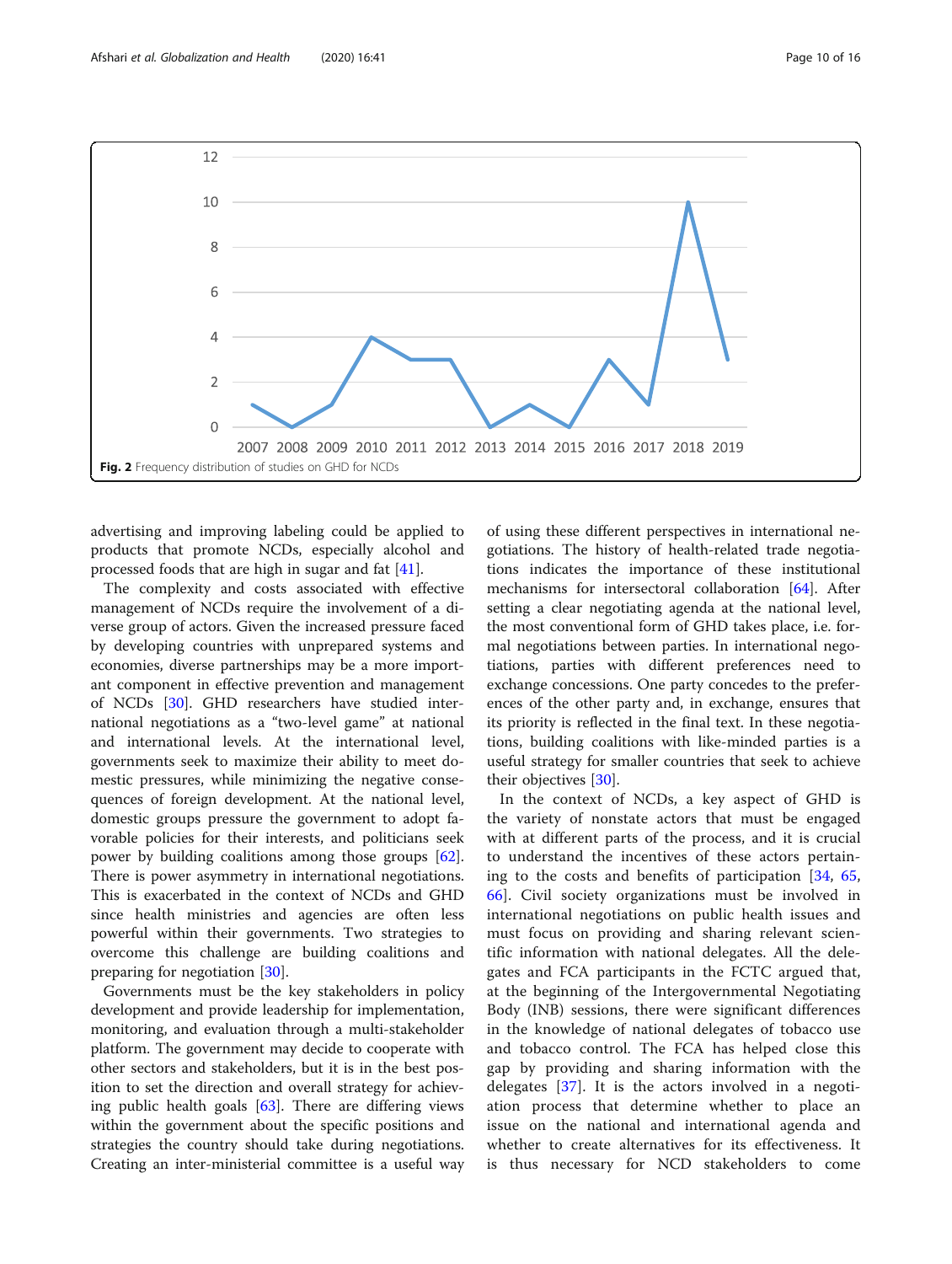## <span id="page-10-0"></span>Table 2 Analytical framework for examining negotiations

| Themes                                           | Subthemes                                                                                                                                                                                                                                                                                                                                                                                                                                                                                                                                                                                                                                                                                                                                                                                                                                                                                                                                                                                                                                                                                                                                                                                                                                                                                                                                                                                                                                                                                                                      |
|--------------------------------------------------|--------------------------------------------------------------------------------------------------------------------------------------------------------------------------------------------------------------------------------------------------------------------------------------------------------------------------------------------------------------------------------------------------------------------------------------------------------------------------------------------------------------------------------------------------------------------------------------------------------------------------------------------------------------------------------------------------------------------------------------------------------------------------------------------------------------------------------------------------------------------------------------------------------------------------------------------------------------------------------------------------------------------------------------------------------------------------------------------------------------------------------------------------------------------------------------------------------------------------------------------------------------------------------------------------------------------------------------------------------------------------------------------------------------------------------------------------------------------------------------------------------------------------------|
| collective action                                | (1) The specific problem requiring global - Globalization of marketing and advertising strategies<br>- Sanctions, including financial, travel and trade restrictions<br>- Multinational companies undermining the regulatory authority of national governments through public<br>relations and lobbying strategies, and the need to develop coordinated strategies and diplomatic<br>initiatives to address the multinational nature of the problem<br>- GHD on obesity and tobacco control requires stronger engagement with developing countries<br>- The need for collective action against NCDs given the current migration and travel patterns<br>- Smuggling<br>- Trade liberalization, including a reduction in trade barriers and prices to increase competition in the<br>international market<br>- New global challenges such as climate change                                                                                                                                                                                                                                                                                                                                                                                                                                                                                                                                                                                                                                                                      |
| (2) Key actors                                   | - United Nations and associated agencies and groups, including the WHO and the Independent High-level<br>Commission on NCDs, and groups and important political clubs such as G7, G8/ BRICS<br>- the Food and Agricultural Organisation (FAO)<br>- the World Bank<br>- the World Trade Organisation (WTO)<br>- the Codex Alimentarius Commission<br>- Heads of government<br>- National governments and ministries (e.g. health, foreign policy, education, finance, labor, etc.)<br>- Regional coalitions of countries<br>- International Diabetes Federation<br>- World Heart Federation<br>- Asia-Pacific Economic Cooperation (APEC)<br>- Health advocacy groups, NGOs, and humanitarian organizations<br>- International professional associations<br>- Commercial actors (e.g. pharmaceutical companies, a variety of businesses involved in the production,<br>processing, distribution, marketing, and sales of food and beverage)<br>- Civil society organizations and coalitions (e.g. Nutrition Foundation, National Center for Chronic Disease<br>Prevention, National Cancer Institute)<br>- Healthcare regulatory agencies<br>- Parliamentary Committee for Prevention and Control of NCDs<br>- National Inter-ministerial Tobacco Control Committee<br>- NCD Alliance, Framework Convention on Tobacco Control, and Union for International Cancer Control<br>- Research centers and the academia<br>- The medical community<br>- The private sector<br>- Patients and their families<br>- International donors |
| (3) Actors' interests in the problem             | - UN and WHO: technical support, non-binding recommendations and policy advice, international legal<br>obligations and laws, advocacy<br>- Groups and political clubs such as G7, G8/ BRICS: Supporting reforms, develop framwork for regulation,<br>support growth and development across globe, Strengthen international cooperation<br>- Governmental actors: governments represent power in diplomacy, while NGOs represent ideas and<br>knowledge<br>- NGOs: monitoring, lobbying, brokering knowledge, offering technical expertise, and fostering inclusion;<br>NGOs act as a catalyst to the process of developing policies and drive it by including stakeholders,<br>offering technical expertise, and providing financial assistance; multisectoral partnerships aimed at<br>capacity-building and strengthening health systems<br>- Industrial actors: reduced market share and profits due to measures to limit tobacco use<br>- Unions: advocacy of NCD Alliance to trigger a global policy response, the role of Framework Convention<br>Alliance (FCA) in agenda-setting for tobacco control<br>- Policy champions: strong supportive role                                                                                                                                                                                                                                                                                                                                                                     |
| (4) Potential negotiation process                | - Scientific and technical capacity building<br>- Preparation for negotiations, mobilization of civil society organizations, dialogue with industry,<br>consultation with experts, and sharing of information among national health agencies<br>- Entering the negotiating forum<br>- Monitoring, lobbying, brokering knowledge, offering technical expertise, and fostering inclusion                                                                                                                                                                                                                                                                                                                                                                                                                                                                                                                                                                                                                                                                                                                                                                                                                                                                                                                                                                                                                                                                                                                                         |
| (5) Potential scenarios for collective<br>action | - Drawing attention to issues that are not yet on the GHD agenda or are largely overlooked<br>- Political leadership, strong mobilization, and advocacy from well-organized groups globally are crucial in<br>triggering and sustaining a global policy response such as an international treaty<br>- A monitoring role that involves publicizing the diplomatic process                                                                                                                                                                                                                                                                                                                                                                                                                                                                                                                                                                                                                                                                                                                                                                                                                                                                                                                                                                                                                                                                                                                                                       |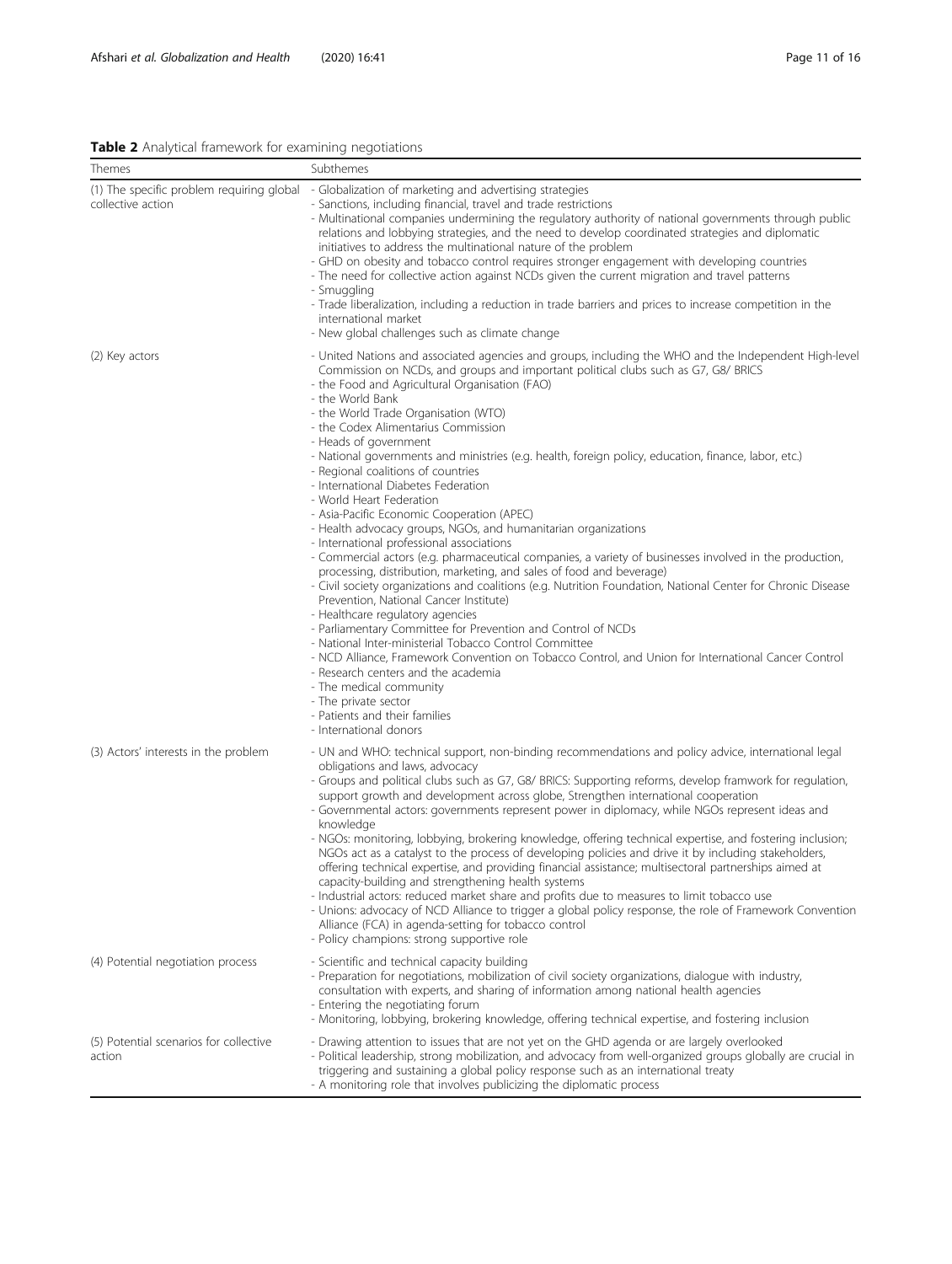<span id="page-11-0"></span>

| <b>Table 3</b> Prevention and control of NCDs at different levels of the GHD Pyramid |  |
|--------------------------------------------------------------------------------------|--|
|--------------------------------------------------------------------------------------|--|

|                                    | Actor                                                                                                                                                                                                                                                                                                                                                                                                                                                                                                                            | Tool (Process)                                                                                                                                                                                                                                                                                                                                                           | Content                                                                                                                                                                                                                                                                                                                                                                                                                                                                                                                                                                                                                                                                                                                                                                                                                                                                                                                                                                                                                              | Context                                                                                                                                                                                                                                                                                                                                                                                                                                                                                                                                                                                                                                                                                                                                                                                                                                                                                                                                                                                                                               |
|------------------------------------|----------------------------------------------------------------------------------------------------------------------------------------------------------------------------------------------------------------------------------------------------------------------------------------------------------------------------------------------------------------------------------------------------------------------------------------------------------------------------------------------------------------------------------|--------------------------------------------------------------------------------------------------------------------------------------------------------------------------------------------------------------------------------------------------------------------------------------------------------------------------------------------------------------------------|--------------------------------------------------------------------------------------------------------------------------------------------------------------------------------------------------------------------------------------------------------------------------------------------------------------------------------------------------------------------------------------------------------------------------------------------------------------------------------------------------------------------------------------------------------------------------------------------------------------------------------------------------------------------------------------------------------------------------------------------------------------------------------------------------------------------------------------------------------------------------------------------------------------------------------------------------------------------------------------------------------------------------------------|---------------------------------------------------------------------------------------------------------------------------------------------------------------------------------------------------------------------------------------------------------------------------------------------------------------------------------------------------------------------------------------------------------------------------------------------------------------------------------------------------------------------------------------------------------------------------------------------------------------------------------------------------------------------------------------------------------------------------------------------------------------------------------------------------------------------------------------------------------------------------------------------------------------------------------------------------------------------------------------------------------------------------------------|
| Core<br>Diplomacy                  | $- UN$<br>$-WHO$<br>- the Food and<br>Agricultural<br>Organisation (FAO)<br>- the World Bank<br>- the World Trade<br>Organisation (WTO)<br>- the Codex<br>Alimentarius<br>Commission<br>- Independent High-<br>level Commission on<br><b>NCDs</b><br>- Heads of government<br>- International<br>professional<br>associations<br>- International Diabetes<br>Federation<br>- World Heart<br>Federation<br>- Asia-Pacific Economic<br>Cooperation (APEC)<br>- The Caribbean<br>Community<br>(CARICOM)                             | - Policy brief<br>- Technical support<br>- Exchange of experiences<br>at the international level<br>- Knowledge generation<br>International legal<br>obligations and laws<br>dations and policy<br>advice<br>- advocacy                                                                                                                                                  | - UN High-Level Meeting on<br>Prevention and Control of<br><b>NCDs</b><br>- WHO Global NCD Action<br>Plan<br>- WHO Global Monitoring<br>Framework for NCDs<br>- non-binding recommen- - Recognition of NCDs as a<br>major challenge to<br>sustainable development<br>- Alliances, treaties, and other<br>agreements<br>- FCTC<br>- Regional Action Plan for<br>Prevention and Control of<br><b>NCDs</b><br>- Port of Spain Summit<br>Declaration "Uniting to Stop<br>the Epidemic of Chronic<br>NCDs"<br>- WHO Global Strategy on<br>Diet, Physical Activity and<br>Health<br>- Global Code of Practice on<br>the Marketing of Unhealthy<br>Food and Beverages to<br>Children<br>- Resolutions WHA63.14:<br>Marketing of Foods and<br>Non-alcoholic Beverages to<br>Children<br>- MPOWER Package<br>- Best Buys<br>- 2017 WHO Cancer<br>Resolution<br>- WHO Mental Health Action<br>Plan<br>- Montevideo<br>Roadmap 2018-2030 on<br>NCDs as a Sustainable<br>Development Priority<br>- The Paris Declaration on Aid<br>Effectiveness | - Need for network formation at regional and<br>international levels<br>- Lack of resources at national and international<br>levels<br>- Effect of the political will of politicians<br>- The instrumental use of GHD to achieve other<br>foreign policy and diplomatic goals<br>- Differences in wealth, incidence and prevalence<br>of NCDs, and method of disease control                                                                                                                                                                                                                                                                                                                                                                                                                                                                                                                                                                                                                                                          |
| Multi-<br>stakeholder<br>diplomacy | - Ministry of Health<br>- Ministry of Industry<br>- Ministry of Agriculture<br>- Ministry of Education<br>- Ministry of Urban<br>Development<br>- Ministry of Sports<br>- Environmental<br>organizations<br>- Media<br>- The academia<br>- Commercial actors<br>- Civil society<br>organizations and<br>coalition<br>- Healthcare regulatory<br>agencies<br>- Nutrition Foundation<br>- National Center for<br>Chronic Disease<br>Prevention, National<br>Cancer Institute<br>- Parliamentary<br>Committee for<br>Prevention and | - Advocacy<br>- Scientific research<br>- Health in All Policies<br>- Clear guidelines to<br>strengthen coordination<br>mechanisms<br>- Whole-of-government<br>approach<br>- Publication of a<br>newsletter, shaming, and<br>symbolism<br>- Media advocacy to<br>influence policy<br>positions of countries<br>during negotiations<br>- Holding scientific<br>conferences | - National Document on<br>Prevention and Control of<br><b>NCDs</b><br>- Agreements between<br>ministries<br>- National Plan for Tobacco<br>Control<br>- Development plans                                                                                                                                                                                                                                                                                                                                                                                                                                                                                                                                                                                                                                                                                                                                                                                                                                                            | - Advocacy varies across different governments<br>and ministries (different cultures)<br>- Programs developed to change systems and<br>cultures (e.g. lifestyle changes) require<br>sustainable medical and political leadership<br>- A single plan is not responsive for all countries<br>and different contexts<br>- Significant difference between low-income<br>countries and the global context<br>- Political obstacles, including sanctions<br>- Geographical location, communication, and<br>health infrastructure<br>- Language barriers and the need to translate<br>tools to native languages<br>- Health-related socioeconomic factors are not<br>limited to the public health sector alone and<br>exist in other sectors of the health system,<br>highlighting the need for multi-sectoral action<br>- Poverty and social factors affecting health<br>- Implementing changes for cancer control that<br>are tailored to a specific context, society, and<br>culture<br>- NCDs threaten economic and human<br>development |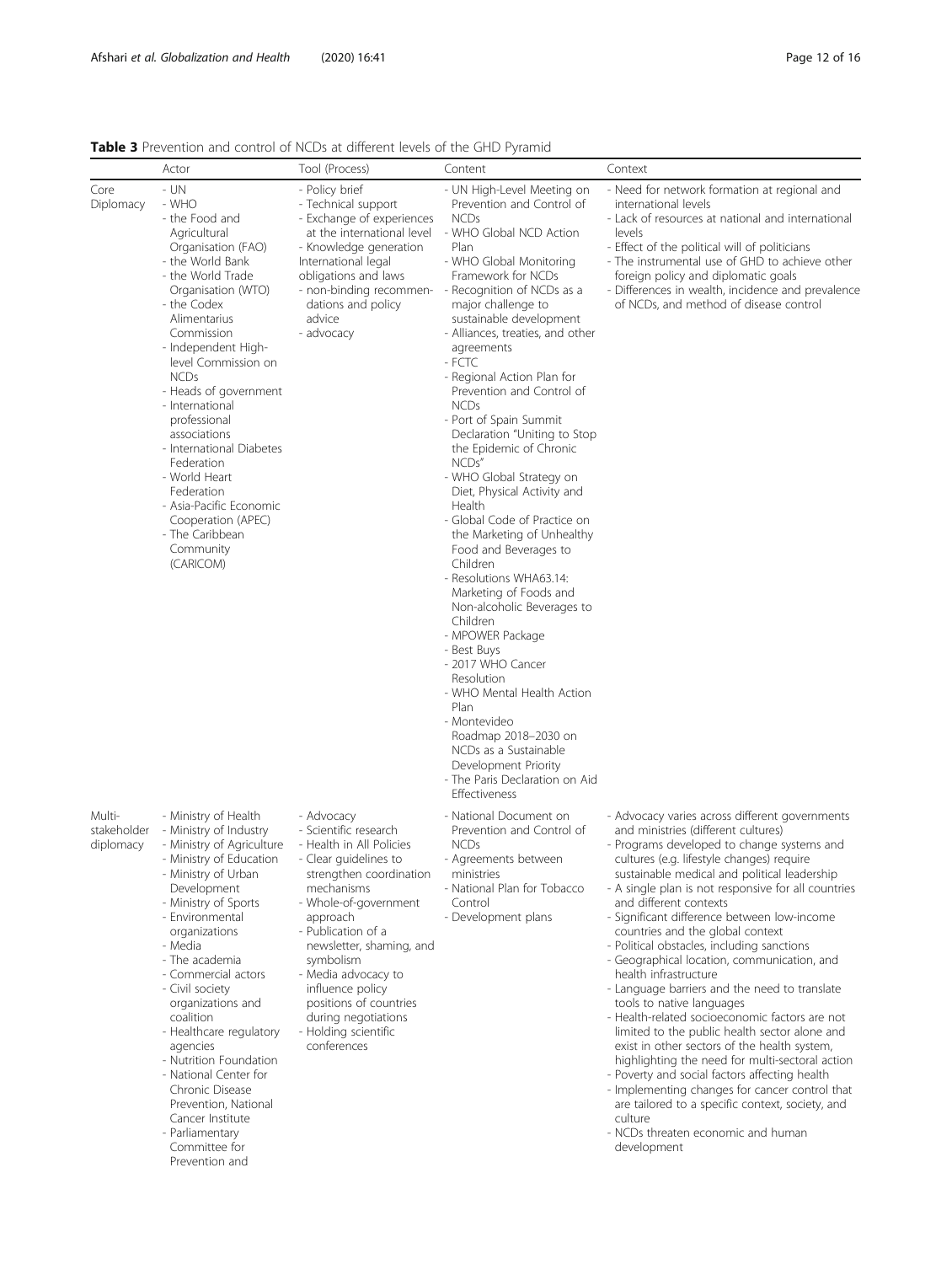|                       | Actor                                                                                                                                                                                                                                                                                                        | Tool (Process)                                                                                                                                                                                                       | Content                 | Context                                                                                                                                                  |
|-----------------------|--------------------------------------------------------------------------------------------------------------------------------------------------------------------------------------------------------------------------------------------------------------------------------------------------------------|----------------------------------------------------------------------------------------------------------------------------------------------------------------------------------------------------------------------|-------------------------|----------------------------------------------------------------------------------------------------------------------------------------------------------|
|                       | Control of NCDs<br>- National Inter-<br>ministerial Tobacco<br>Control Committee                                                                                                                                                                                                                             |                                                                                                                                                                                                                      |                         |                                                                                                                                                          |
| Informal<br>Diplomacy | - NCD Alliance<br>- Research centers and<br>academic associations<br>- The medical<br>community<br>- The private sector<br>- Patients and their<br>families<br>- International donors<br>- NGOs<br>- Health advocacy<br>groups, NGOs, and<br>humanitarian<br>organizations<br>- National Cancer<br>Institute | - Media<br>- Campaigns against<br>alcohol and tobacco use<br>- National Campaign for<br>Tobacco Control and<br>Smoking Cessation<br>- Specific activities such as<br>games for the elderly<br>- World No Tobacco Day | - NCD Advocacy Document | - Understanding the historical context of<br>negotiations<br>- Any country is several markets rather than one,<br>with a wide variety of marketing types |

**Table 3** Prevention and control of NCDs at different levels of the GHD Pyramid (Continued)

together within and among countries to advocate for their needs and priorities [[21\]](#page-14-0).

Six key sub-themes were identified for the theme "actors' interests in the problem". WHO recommendations are non-binding, but represent the organization's official policy and reflect its norms and standards. Moreover, these recommendations indicate successful GHD. However, successful international agreements are not always implemented at a national level, and thus, they may not bring about the desired health benefits [[40\]](#page-14-0). A weakness of the UN Declaration on the High-Level Meeting on NCDs in September 16, 2011, is that it was lacking in targets, funds, and activities. An important determinant in the relatively weak outcome of this exercise in GHD is the weak presence of advocacy groups and activists regarding NCDs. An important lesson from successful GHD in the past is the key role of civil society organizations in ensuring a strong collective response. This factor was critical to the success of FCTC negotiations [[46\]](#page-15-0).

It is necessary to strengthen governance and coordination structures across different sectors and levels to ensure that all relevant sectors are involved in NCD prevention measures. Countries must use a strong advocacy and communications strategy on multi-sectoral action for NCD prevention in order to increase NCD awareness among various sectors and resolve conflicts. Sustainable joint financing mechanisms are needed for the effective implementation of these actions. In addition, countermeasures must be employed to prevent industries from obstructing the implementation of NCD prevention measures [[42\]](#page-15-0). Conflict of interest can hinder or halt policy development or participation of different sectors. One of the negative effects of actors' interests is industry interference with the process of policy development and implementation, especially the tobacco industry, which has interfered with the policy process in almost every country in LMIC. Market forces contribute to an increase in NCDs. For example, pandemics related to obesity and tobacco and alcohol use are mainly due to the successful marketing of unhealthy products. This outcome is a serious justification for government intervention through regulatory and legal responses.

NCD control requires political champions for advocacy. The most important outcome of the new diplomatic attention to NCDs is the platform provided for greater coordination on NCDs among the UN, national governments, and civil society. One of the key challenges in NCD prevention and control is the complexity of these diseases, as they are caused by a variety of risk factors and are associated with various agents, from the international level (e.g. multinational fast food companies) to the local level (e.g. unwalkable streets). In addition, not all NCDs are preventable. Due to these complexities, it is difficult to specify their targets and funds. The global response to NCDs must focus on generating multisectoral evidence about the transnational factors that contribute to the rise in NCDs and the potential impact of policies proposed to control them [\[41\]](#page-15-0).

As for the theme "the potential negotiation process", four sub-themes were identified, including scientific and technical capacity building, preparation for negotiation, entering the negotiating forum, and monitoring, lobbying, brokering knowledge, offering technical expertise, and fostering inclusion. GHD is a political process based on the intersection of health, foreign policy, and trade that can take place at bilateral and multilateral levels through political negotiations [[66](#page-15-0), [67](#page-15-0)].

Therefore, it is first necessary to strengthen the scientific and technical capacities of health attachés and develop diplomats for the GHD platform. Preparation for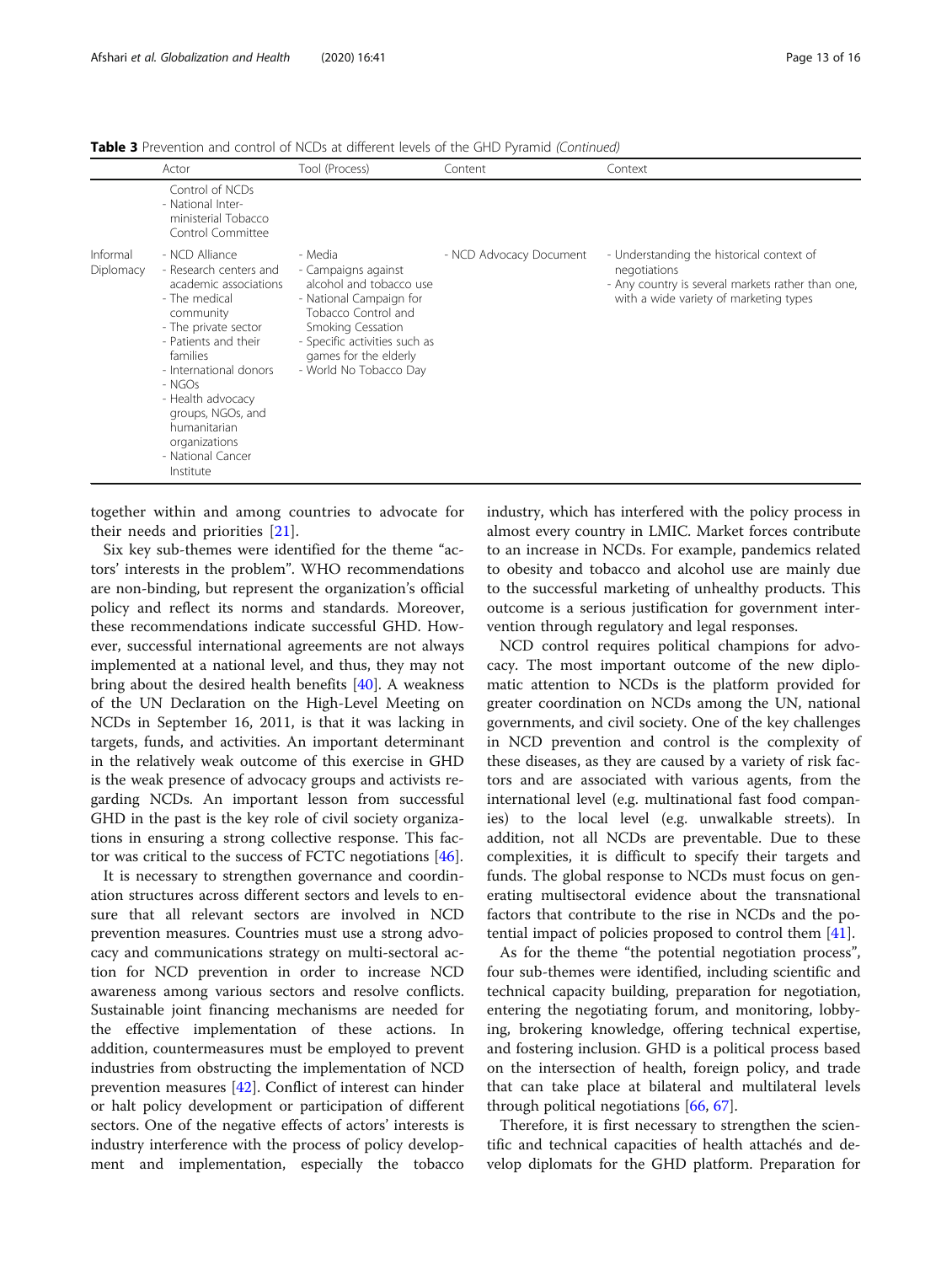negotiations by mobilization of civil society organizations, dialogue with industry, consultation with experts, and sharing of information among national health agencies are crucial steps before entering negotiations [\[36](#page-14-0)]. Moreover, to address many global public health issues in which some countries put political expediencies and their interests above collective global interests, one strategy is to hold countries accountable by publicizing their positions and reward positions that support a strong treaty [\[37](#page-14-0)]. GHD always takes place through national politics. Therefore, the successful conclusion of international negotiations is not the end, but part of a process and GHD must be conducted and evaluated by considering the barriers and issues concerning national action [[40\]](#page-14-0).

Three sub-themes were identified for the theme "potential scenarios for collective action": First scenario: Drawing attention to issues that are not yet on the GHD agenda or are largely overlooked. GHD is the process of negotiated collective action for global health that can eventually lead to new forms of global health policy and governance for tackling global health challenges. It is clear that the development of national policies and FCTC negotiations have clearly interacted. Once Canada adopted large graphic health warnings, Thailand, Brazil, and the European Union followed suit [[68](#page-15-0)]. Until recently, the field of GHD on NCDs was primarily WHOcentric. A key challenge was to bring NCDs beyond the traditional health forum and that is why the UN High-Level Meeting is regarded as a great opportunity. When deciding to engage in GHD for a problem identified during the agenda-setting phase, an important consideration for policymakers is the impact of the media on the political agenda. The media is deemed to play a greater role in putting issues on the foreign policy agenda than the domestic policy agenda [\[69](#page-15-0)].

Second scenario: Political leadership, strong mobilization, and advocacy from well-organized groups globally are crucial in triggering and sustaining a global policy response such as an international treaty. Success in tackling the NCD crisis depends on strong and effective leadership. A strong leader can act as a catalyst and bring about change [[70\]](#page-15-0). Moreover, NGOs and civil society have provided significant support for policy development and the interaction of various actors. NGOs can act as a catalyst to trigger the policy process and drive this process by coordinating the entry of stakeholders, offering technical support, and providing financial assistance. In addition, coalitions and networks may be formed ton ensure that implementation of certain policies will continue. These networks tend to engage various sectors in this process. Professional associations can also become part of advocacy and coalition networks [[41\]](#page-15-0).

Third scenario: A monitoring role that involves publicizing the diplomatic process, such as exposing the position of countries in documents distributed to diplomats and on the Internet for the general public. There is an established Monitoring and Evaluation for Port of Spain declaration which is robust and no other NCD policy has such a mechanism on a periodic basis. Monitoring of the Declaration was cunducted by CARICOM and the Pan American Health Organization (PAHO) and evaluating was cunducted by the University of the West Indies [[67,](#page-15-0) [71](#page-15-0)].There is an urgent need for advocacy to raise NCD awareness at the national and international levels as a development problem, not just a health problem. In addition, increasing the capacity for policy research and implementation is needed in all countries [[46\]](#page-15-0).

#### Conclusion

This paper has highlighted the role of global health diplomacy in all three levels for preventing and controlling of NCDs. There is an urgent need for advocacy to raise NCD awareness at the national and international levels as a development problem, not just a health problem. In addition, increasing the capacity for policy research and implementation is needed in all countries. The development and adoption of a global policy to tackle the rise in chronic diseases in developing and developed countries requires policymakers that engage in GHD. Successful developments in global health policy depend on the performance and respectful relationships of stakeholders, and global health diplomats need to have an understanding of the complexities of institutional structures and the functional relationships among international institutions involved in health. A successful and sustainable plan for tacking NCDs entails partnerships among national governments, the private sector, and civil society at international, national, and local levels.

#### Abbreviations

NCDs: Noncommunicable diseases; GHD: Global health diplomacy; UN: United Nations; WHO: World Health Organization; LMIC: Low and middle-income countries; NGOs: Non-governmental organizations; APEC: Asia-Pacific Economic Cooperation; PAHO: Pan American Health Organization; CARICOM: The Caribbean Community; FCTC: Framework Convention on Tobacco Control; NCDA: Noncommunicable diseases alliance; SDGs: Sustainable development goals

#### Acknowledgements

Not applicable.

#### Authors' contributions

MA, MAL and AAT designed the research;: MA, MAL and AAT conducted it; MA and AAT extracted the data; and: MA, MAL and AAT and MM wrote the paper. AAT had primary responsibility for final content. All authors read and approved the final manuscript.

#### Funding

M Afshari conducted this study with research funding from Iran University of Medical Science (97–3–37-12777). The authors have no other relevant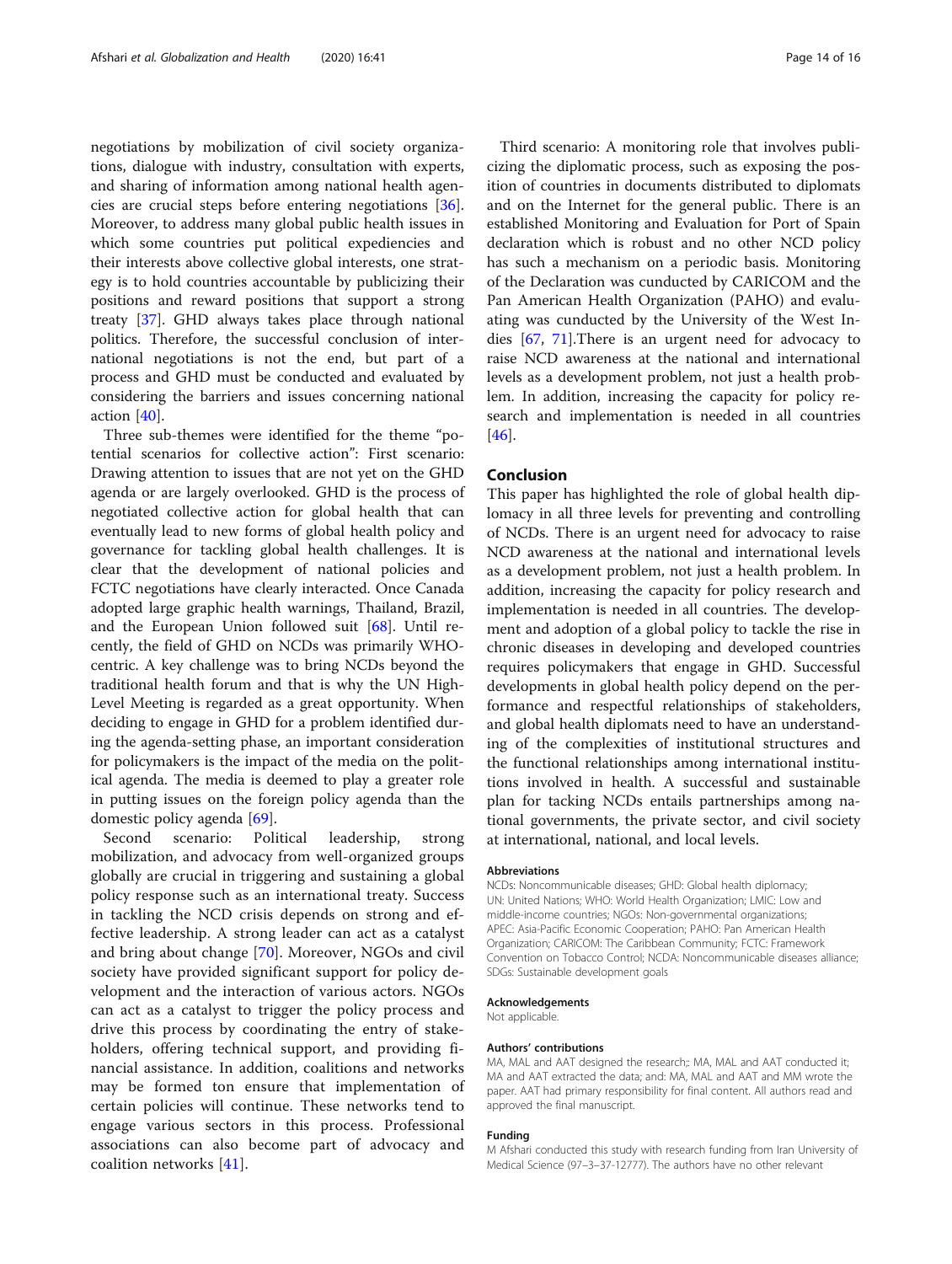<span id="page-14-0"></span>affiliations or financial involvement with any organization or entity with a financial interest in or financial conflict with subject matter or materials discussed in the manuscript.

#### Availability of data and materials

Not applicable.

#### Ethics approval and consent to participate

Not applicable.

#### Consent for publication

Not applicable.

#### Competing interests

The authors declare that they have no competing interests.

#### Author details

<sup>1</sup>Department of Health Service Management, School of Health Management and Information Sciences, Iran University of Medical Sciences, Tehran, Iran. <sup>2</sup>Department of Epidemiology, School of Public Health, Iran University of Medical Sciences, Tehran, Iran.

#### Received: 6 January 2020 Accepted: 22 April 2020 Published online: 06 May 2020

#### References

- 1. Fidler D, Drager N. Global Health and Foreign Policy: strategic opportunities and challenges. Background Paper for the Secretary-General's Report on Global Health and Foreign Policy: World Health Organization Disponível em; 2009. [http://www.who.int/trade/events/UNGA\\_Background\\_Rep3\\_2.pdf.](http://www.who.int/trade/events/UNGA_Background_Rep3_2.pdf) Accessed 11 May 2009.
- 2. Fidler DP. The challenges of global health governance: Council on Foreign Relations, Incorporated; 2010.
- 3. Garrett L. The challenge of global health. Foreign Affairs. 2007;86(1):14–38.
- 4. Fidler D. Pathways for global health diplomacy: Perspectives on health in foreign policy. In: Globalization, trade and health working paper series 2008; 2008.
- 5. United Nations General Assembly. Resolution adopted by the General Assembly. 63/33. In: Global health and foreign policy; 2008.
- 6. United Nations General Assembly. Resolution adopted by the General Assembly. 64/108. In: Global health and foreign policy; 2009.
- 7. United Nations General Assembly. Resolution adopted by the Genera; Assembly. 65/95. In: Global health and foreign policy; 2010.
- 8. Fidler D. Navigating the Global Health Terrain: Preliminary Considerations on Mapping Global Health Diplomacy. In: World Health Organization Globalization, Trade, and Health Working Paper Series; 2008.
- 9. Drager N, Fidler DP. Foreign policy, trade and health: at the cutting edge of global health diplomacy. Bull World Health Organ. 2007;85(3):162.
- 10. Kickbusch I. Global health diplomacy: how foreign policy can influence health. BMJ. 2011;342:d3154. [https://doi.org/10.1136/bmj.d3154.](https://doi.org/10.1136/bmj.d3154)
- 11. Kickbusch I, Novotny TE, Drager N, Silberschmidt G, Alcazar S. Global health diplomacy: training across disciplines. Bull World Health Organ. 2007;85(12): 971–3.
- 12. Kickbusch I, Silberschmidt G, Buss P. Global health diplomacy: the need for new perspectives, strategic approaches and skills in global health. Bull World Health Organ. 2007;85(3):230–2.
- 13. Lee K, Smith R. What is 'global health diplomacy'? A conceptual review; 2011.
- 14. Katz R, Kornblet S, Arnold G, Lief E, Fischer JE. Defining health diplomacy: changing demands in the era of globalization. Milbank Q. 2011;89(3):503– 23.
- 15. Brown MD, Mackey TK, Shapiro CN, Kolker J, Novotny TE. Bridging public health and foreign affairs: the tradecraft of global health diplomacy and the role of health attachés. Sci Diplomacy. 2014;3(3):1–12.
- 16. Suleman M, Ali R, Kerr DJ. Health diplomacy: a new approach to the Muslim world? Glob Health. 2014;10:50.
- 17. Anonymous. The global alliance for chronic diseases. Lancet (London, England). 2009;373(9681):2084.
- 18. WHO Key facts. Noncommunicable diseases. 2018.
- 19. Lozano R, Naghavi M, Foreman K, Lim S, Shibuya K, Aboyans V, et al. Global and regional mortality from 235 causes of death for 20 age groups in 1990

and 2010: a systematic analysis for the global burden of disease study 2010. Lancet. 2012;380(9859):2095–128. [https://doi.org/10.1016/S0140-](https://doi.org/10.1016/S0140-6736(12)61728-0) [6736\(12\)61728-0](https://doi.org/10.1016/S0140-6736(12)61728-0).

- 20. Naghavi M, Wang H, Lozano R, Davis A, Liang X, Zhou M, Vollset SE, et al. Global, regional, and National age–sex Specific all-Cause and cause-specific mortality for 240 causes of death, 1990–2013: a systematic analysis for the global burden of disease study 2013. Lancet. 2015;385(9963):117–71. [https://](https://doi.org/10.1016/S0140-6736(14)61682-2) [doi.org/10.1016/S0140-6736\(14\)61682-2](https://doi.org/10.1016/S0140-6736(14)61682-2).
- 21. Pearlman PC, Vinson C, Singh T, Stevens LM, Kostelecky B. Multi-stakeholder partnerships: breaking down barriers to effective cancer-control planning and implementation in low-and middle-income countries. Sci Dipl. 2016;5:  $1 - 15$ .
- 22. United Nations General Assembly, Resolution 66/2, "Political Declaration of the High-Level Meeting of the General Assembly on the Prevention and Control of Non-communicable Diseases," September 19, 2011, [http://www.](http://www.who.int/.nmh/events/un_ncd_summit2011/political_declaration_en.pdf) [who.int/.nmh/events/un\\_ncd\\_summit2011/political\\_declaration\\_en.pdf](http://www.who.int/.nmh/events/un_ncd_summit2011/political_declaration_en.pdf).
- 23. World Health Organization. Global Action Plan for the Prevention and Control of Noncommunicable Diseases, 2013–2020. Geneva: WHO Press, 2013.
- 24. House W. Follow-up to the political declaration of the high-level meeting of the general assembly on the prevention and control of non-communicable diseases. World Health Organization; 2013. WHA66.10.
- 25. "Draft Comprehensive Global Monitoring Framework and Targets for the Prevention and Control of Noncommunicable Diseases," A66/8. World Health Organization; 2013. [http://apps.who.int/gb/ebwha/pdf\\_files/WHA66/](http://apps.who.int/gb/ebwha/pdf_files/WHA66/A66_8-en.pdf) [A66\\_8-en.pdf.](http://apps.who.int/gb/ebwha/pdf_files/WHA66/A66_8-en.pdf) Accessed 20 Mar 2013.
- 26. United Nations General Assembly, Draft Resolution A/69/L.85, "Draft Outcome Document of the United Nations Summit for the Adoption of the Post-2015 Development,". 2015. [http://www.un.org/ga/search/view\\_doc.](http://www.un.org/ga/search/view_doc.asp?symbol=A/69/L.85&Lang=E) [asp?symbol=A/69/L.85&Lang=E](http://www.un.org/ga/search/view_doc.asp?symbol=A/69/L.85&Lang=E). Accessed 22 May 2018.
- 27. Gómez EJ. The politics of global health diplomacy: conceptual, theoretical, and empirical lessons from the United States, Southeast Asia, and Latin America. Global HIV/AIDS Politics, Policy, and Activism: Persistent Challenges and Emerging Issues [3 volumes]: Persistent Challenges and Emerging Issues. 2013. p. 73–90.
- 28. Mackey TK. Global health diplomacy and the governance of counterfeit medicines: a mapping exercise of institutional approaches. J Health Diplomacy. 2013;1(1):1–20.
- 29. Hawkes N. Ebola outbreak is a public health emergency of international concern, WHO warns. BMJ. 2014. <https://doi.org/10.1136/bmj.g5089>.
- 30. Blouin C. Global responses to chronic diseases: what lessons can political science offer? Adm Sc. 2012;2(1):120–34.
- 31. Liberati A, Altman DG, Tetzlaff J, Mulrow C, Gotzsche PC, Ioannidis JP, et al. The PRISMA statement for reporting systematic reviews and meta-analyses of studies that evaluate healthcare interventions: explanation and elaboration. BMJ. 2009. <https://doi.org/10.1136/bmj.b2700>.
- 32. Mitton C, Adair CE, McKenzie E, Patten SB, Perry BW. Knowledge transfer and exchange: review and synthesis of the literature. Milbank Q. 2007. <https://doi.org/10.1111/j.1468-0009.2007.00506.x>.
- 33. Hospedales CJ, Samuels TA, Cummings R, Gollop G, Greene E. Raising the priority of chronic noncommunicable diseases in the Caribbean. Rev Panam Salud Publica. 2011;30(4):393–400.
- 34. Lencucha R, Kothari A, Labonté R. The role of non-governmental organizations in global health diplomacy: negotiating the framework convention on tobacco control. Health Policy Plan. 2010;26(5):405–12.
- 35. Lee K, Chagas LC, Novotny TE. Brazil and the framework convention on tobacco control: Global Health diplomacy as soft power. PLoS Med. 2010; 7(4):e1000232. [https://doi.org/10.1371/journal.pmed.1000232.](https://doi.org/10.1371/journal.pmed.1000232)
- 36. Blouin C, Dubé L. Global health diplomacy for obesity prevention: lessons from tobacco control. J Public Health Policy. 2010;31(2):244–55.
- 37. Mamudu HM, Glantz SA. Civil society and the negotiation of the framework convention on tobacco control. Global public health. 2009; 4(2):150–68.
- 38. Teixeira LA, Paiva CH, Ferreira VN. The World Health Organization framework convention on tobacco control in the Brazilian political agenda, 2003-2005. Cadernos de saude publica. 2017S. [https://doi.org/10.1590/0102-](https://doi.org/10.1590/0102-311X00121016) [311X00121016](https://doi.org/10.1590/0102-311X00121016).
- 39. Sener SF. Has medical diplomacy reached an inflection point? Am J Surg. 2014;207(3):315–20.
- 40. Smith R, Irwin R. Measuring success in global health diplomacy: lessons from marketing food to children in India. Glob Health. 2016;12(1):28.